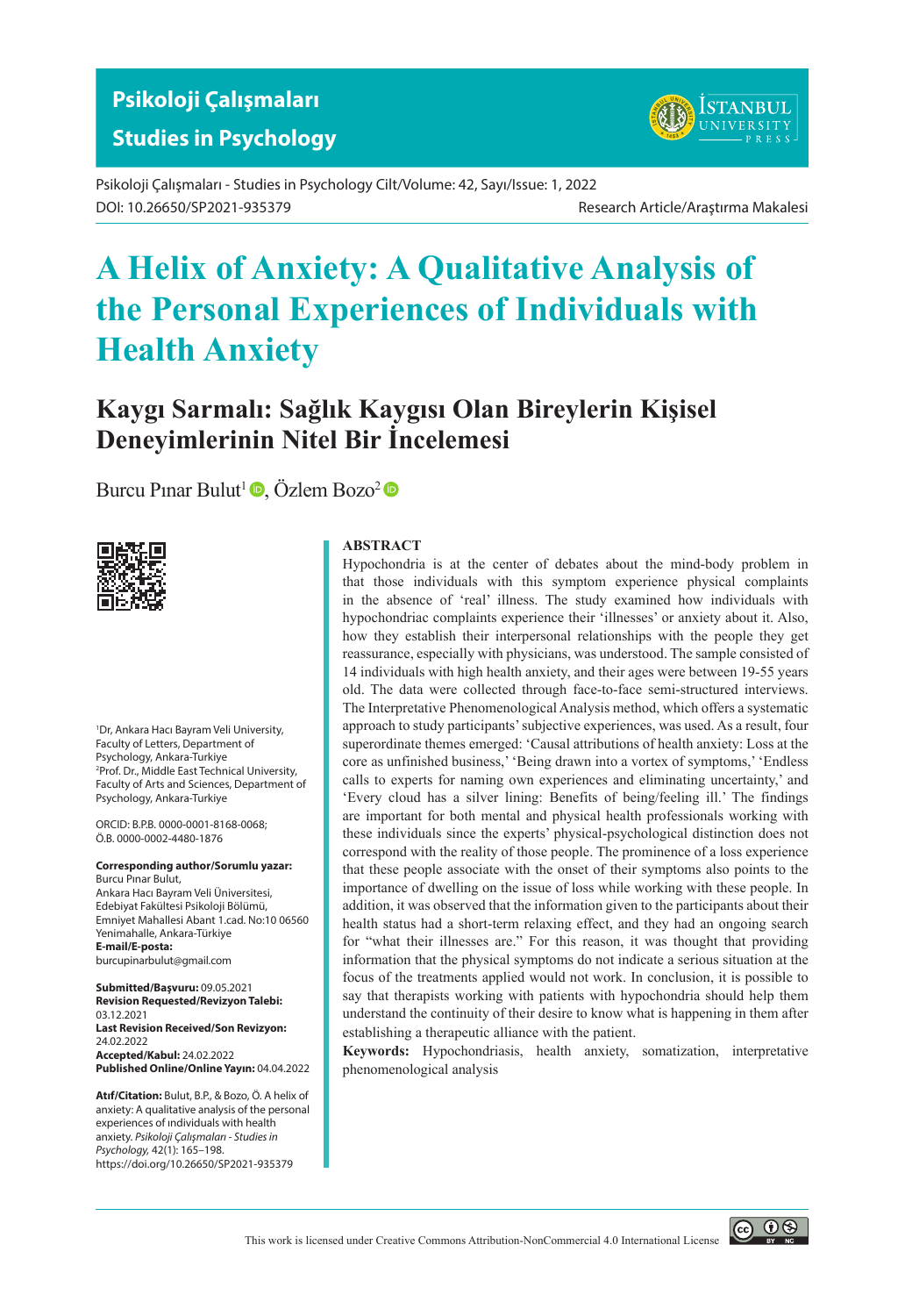#### **ÖZ**

Hipokondriya bu semptoma sahip bireylerin 'gerçek' bir hastalığın yokluğunda fiziksel şikayetler yaşamaları bakımından beden-zihin problemine dair tartışmaların merkezinde yer almaktadır. Bu çalışmanın amacı da hipokondriyak şikayetleri olan bireylerin 'hastalıklarını' ya da bu konudaki kaygılarını nasıl deneyimlediklerini araştırmaktır. Ayrıca, bu kişilerin özellikle doktorlarla olmak üzere onay arayışında oldukları kişilerle ilişki kurma biçimleri anlaşılmaya çalışılmıştır. Araştırmanın katılımcıları, 19-55 yaşları arasındaki sağlık kaygıları yüksek olan 14 kişiden oluşmaktadır. Çalışmanın verisi yüz yüze yapılan yarı-yapılandırılmış görüşmeler aracılığıyla toplanmıştır. Katılımcıların öznel deneyimlerini çalışmak için sistematik bir yaklaşım sunan Yorumlayıcı Fenomenolojik Analiz yöntemi kullanılmıştır. Sonuç olarak dört üst tema ortaya çıkmıştır ve bu temalar 'sağlık kaygısına yapılan nedensel atıflar: 'halledilmemiş bir mesele olarak kayıp', 'semptomun girbadına sürüklenmek', 'deneyimlerini adlandırması ve belirsizliği ortadan kaldırması için bir uzmana yapılan sonsuz çağrı' ve 'her şerde bir hayır vardır: hasta olmanın/hasta hissetmenin faydaları' şeklindedir. Bu çalışmanın sonuçları hem ruh sağlığı çalışanları hem de diğer sağlık çalışanları için önemlidir çünkü uzmanlar tarafından yapılan fiziksel-psikolojik bozukluk ayrımının sağlık kaygısı olan kişilerin gerçekleriyle uyuşmadığı görülmektedir. Bu kişilerin semptomlarının başlangıcıyla ilişkilendirdikleri bir kayıp deneyiminin ön plana çıkması da bu kişilerle çalışırken kayıp konusu üzerinde durmanın önemine işaret etmektedir. Ayrıca katılımcıların sağlık durumları ile ilgili kendilerine verilen bilgilerin rahatlatıcı etkisinin kısa vadeli olduğu ve "hastalıklarının ne olduğuna" dair süregiden bir arayışları olduğu gözlemlenmiştir. Bu nedenle de uygulanan tedavilerin odağında bedensel belirtilerin ciddi bir duruma işaret etmediği bilgisinin kişilere verilmesinin işe yaramayacağı düşünülmüştür. Sonuç olarak hipokondri hastaları ile çalışan terapistlerin, hasta ile terapötik bir ittifak kurduktan sonra, bu kişilerin kendilerinde ne olduğunu bilme isteklerinin sürekliliğini anlamalarına yardımcı olmaları gerektiğini söylemek mümkündür.

**Anahtar Kelimeler:** Hipokondriya, sağlık kaygısı, somatizasyon, yorumlayıcı fenomenolojik analiz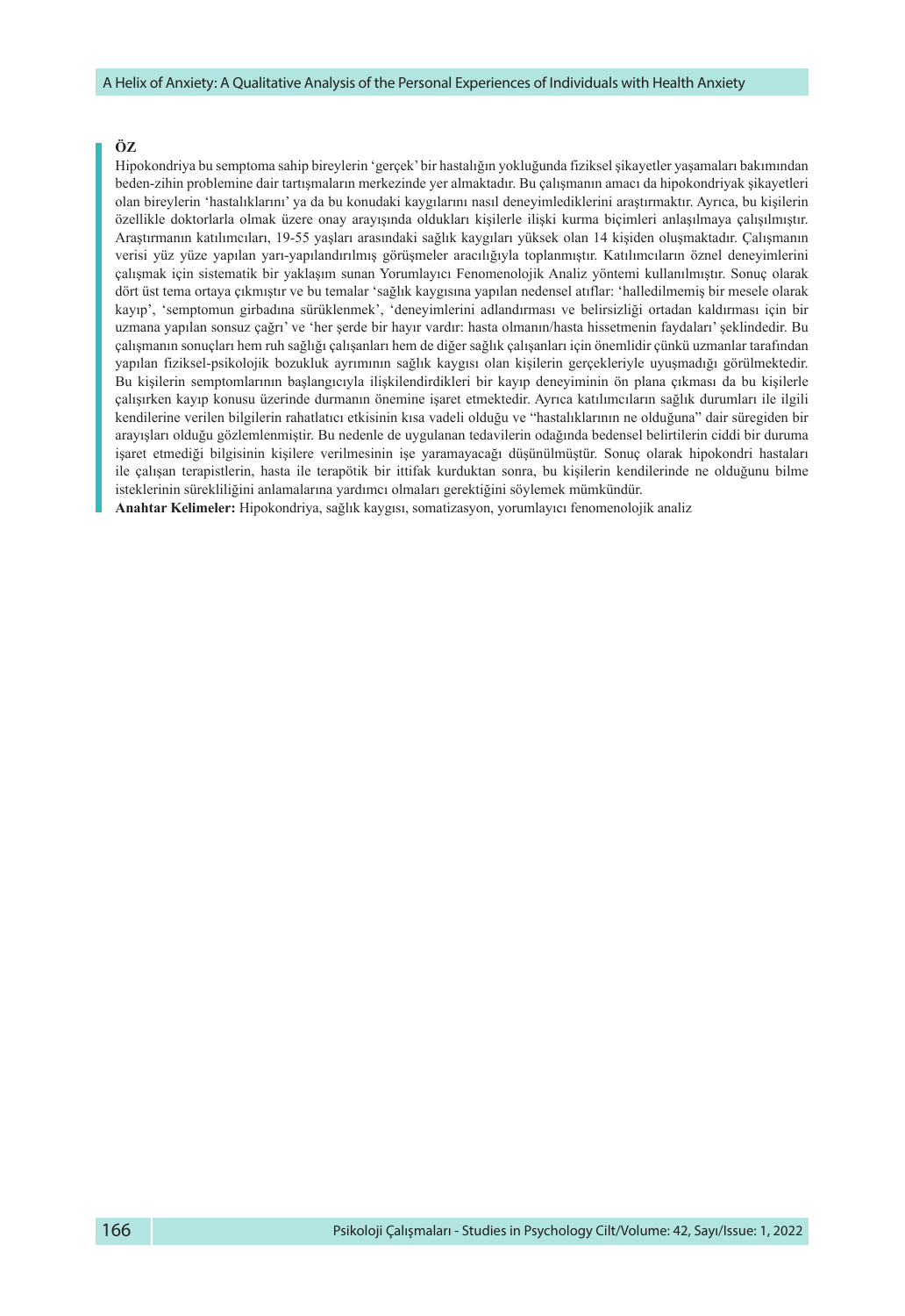The mind-body problem dates to ancient times, and it remains in the scope of both philosophy and modern science. The nature of mental processes and their relations with the body are the main focus of the problem. Psychology as a discipline must also deal with the mind-body problem. In the historical development of psychology, ideas about this problem have changed and become varied. According to the current view, it has been argued that mind and body constitute one unity (See Barrett, 2011; Bishop, 1994). Nevertheless, the attempts to name this unity as 'psychophysics' do not meet the needs of a comprehensive construct (Kreitler, 2018). Although the interaction between mind and body has been accepted over time, mental and physical disorders are still differentiated in current classification systems. This kind of differentiation implies that physical illnesses have a different status from mental illnesses, and the emphasis has been made on the presence of 'real' illness (Kendell, 2001). At this point, hypochondria challenges this classification system since it appears that individuals with hypochondria have physical complaints in the absence of a 'real' illness, and it settles down at the center of the discussions about the psyche-soma relationship (Wintrebert, 2009).

*Hypochondria*, as a term, came ultimately from the Ancient Greeks. A real and painful disorder of the 'hypochondrium' was named hypochondria by one of the students of Hippocrates (Berrios, 2001; Brown, 1936; Grinnell, 2010; Taylor, 2016; Wintrebert, 2009). As a diagnostic category, it has been a long-debated issue. One dimension of this discussion is whether it should be included in somatoform disorders or anxiety disorders (Scarella et al., 2016). The DSM-IV classified hypochondriasis in the first category, but this was omitted from the DSM-5 since it has an old and misleading etymology (Starcevic & Noyes, 2014). In the DSM-5, two categories were added instead: Somatic symptom disorder, which refers to having excessive bodily symptoms, and illness anxiety disorder, for being excessively anxious about the illness without having any significant somatic symptoms (American Psychiatric Association [APA], 2013). Some researchers have also criticized such a distinction for its uncertainty regarding both diagnosis and treatment (Brakoulias, 2014; Ghanizadeh & Firoozabadi, 2012). These new categories are unfamiliar to most clinicians; therefore, the terms 'hypochondriasis' and 'health anxiety' are used more widely in the literature (Starcevic & Noyes, 2014).

According to the results of the qualitative studies about hypochondriasis, reassurance-seeking emerged as an important feature. In the study about the relation between internet use and health anxiety done by Singh et al. (2016), intolerance for uncertainty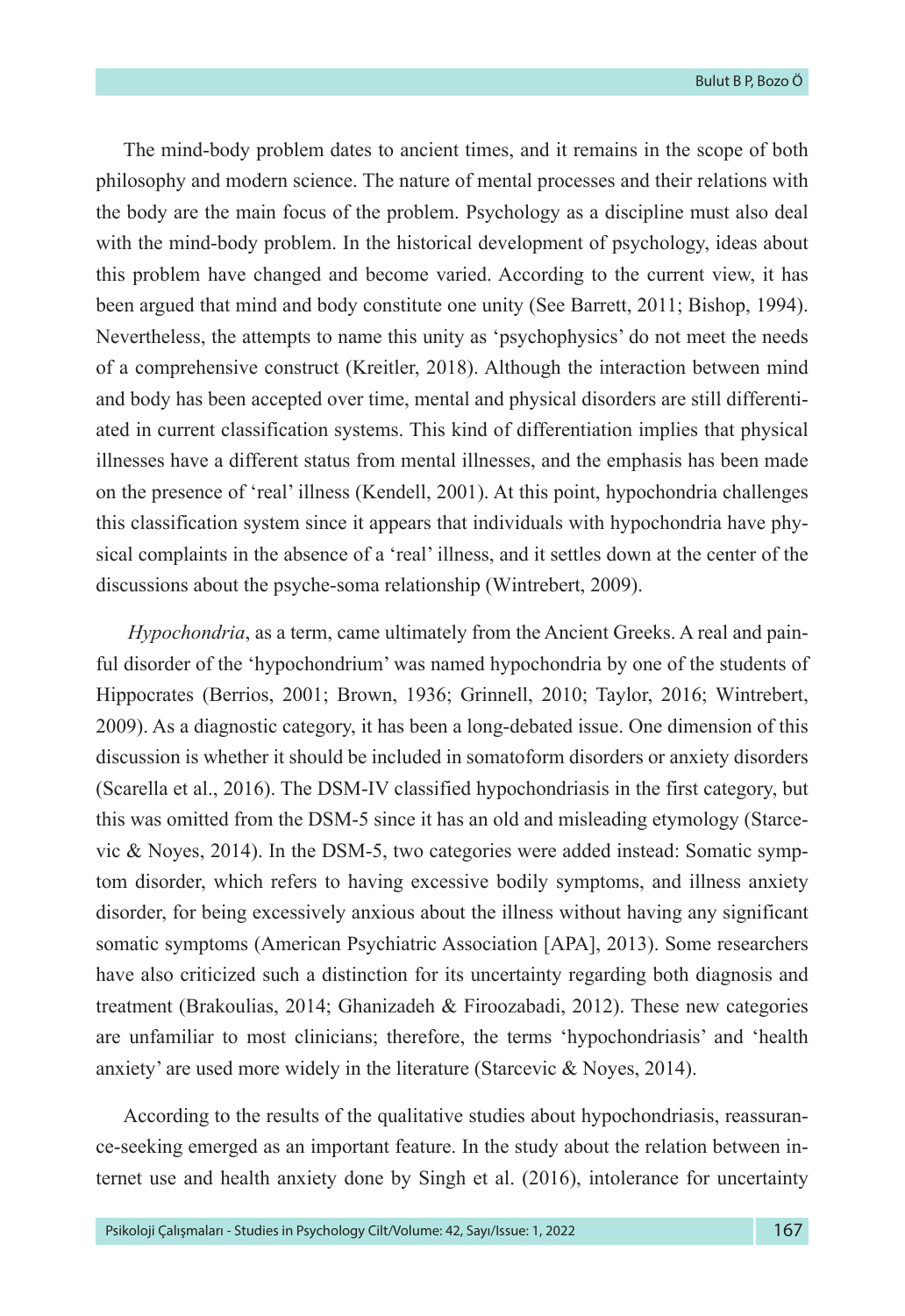was crucial for health-related web searches. By searching, those individuals felt a sense of control and reassurance. However, short-lived reassurance in those individuals led to further research. Beckett (2009) found that most of the participants had negative ideas about doctors, and if the doctors could not make patients feel that they cared enough, patients considered them incompetent. She also discussed that contrary to the opinion that these individuals have poor insight, hypochondriac individuals accept their excessive health anxiety. Moreover, they had anxious/ambivalent attachment styles in their childhood and they were exposed to an environment in which a family member had an illness, or they lost a loved one. Papis (2015) examined emotional skills and interpersonal tendencies in hypochondriasis. According to the findings, the emotional needs of hypochondriac individuals were not met. Hence, Papis advised therapists working with these individuals to intervene in their emotional and interpersonal insufficiency by developing trust-based therapeutic relationships.

Individuals with hypochondriac symptoms specifically got the attention of researchers of the current study with characteristics like their fixation on their bodily symptoms and their difficulties in being persuaded not to worry about their health (Barsky & Klerman, 1983). Hypochondriac individuals have been well known for their disposition to get reassurance from significant others and health care professionals, and at the same time, for their refusal of the reassurance that they receive (Wearden et al., 2006). Hence, in the current study, the researchers suggested that understanding the transference established with hypochondriac individuals might help psychotherapies in which the relationship between the patient and the therapist occupies a more vital position than all other techniques.

As explained above, hypochondria is a complex issue in terms of its definition and categorization and the mixed emotions that arise in both the sufferer and the observer, such as grandiosity, resentment, irritation, and guilt (Comay, n.d.). Although there have been many quantitative and qualitative studies on health anxiety, the majority of these studies focused on one aspect of health anxiety; for example, searching for physical symptoms on the internet (e.g., te Poel et al., 2016; Singh et al., 2016), reassurance seeking (e.g., Okita et al., 2016; Jones et al., 2020), or the clinical efficacy of one type of treatment (e.g., Hedman et al., 2011; Tyrer et al., 2020). However, through the current qualitative study, hypochondriac individuals' feelings, perceptions, and actions regarding their somatic complaints and the way they interact with health care professionals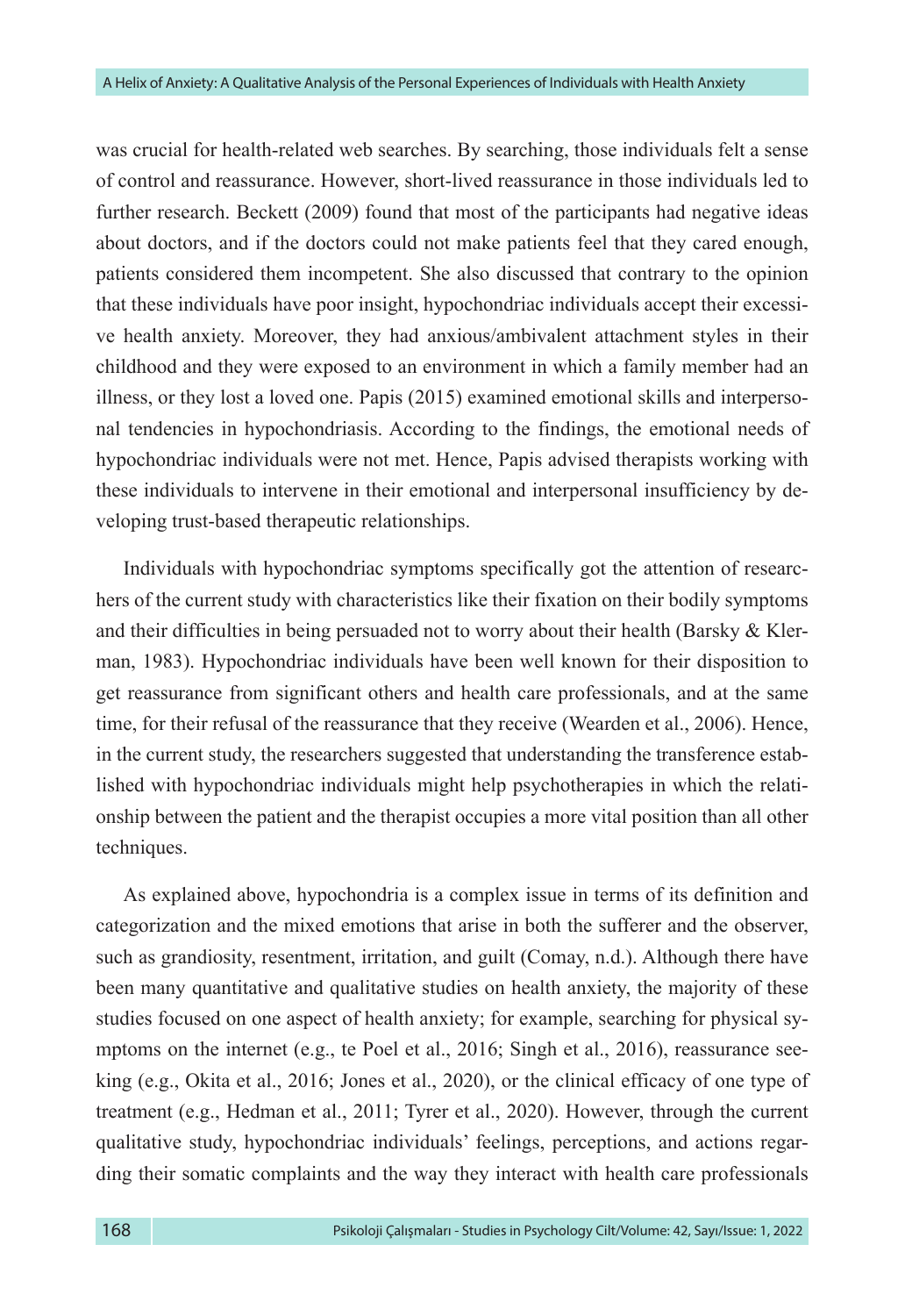were investigated with a more holistic view. Also, qualitative research's person-centered nature enabled the researchers to approach the participants as human beings (Holloway, 2005). Overall, the researchers' interest was an in-depth understanding of those individuals' interpretations of their complaints, their emotions, thoughts, how their symptoms influence them, and how they express themselves. The present researchers also focused on how the participants explained their situation in their own words, which enabled them to elaborate on cultural factors. Before giving more information about the current study, the following section explains how different theories conceptualize hypochondriasis as they would be used as a resource for evaluating the results of the current study.

#### **Conceptualization of Hypochondriasis by Various Theoretical Approaches**

The meaning of hypochondria has changed in its historical development. This old dynamic concept does not refer to a particular meaning even today. Each theoretical approach attempts to explain the concept of hypochondriasis and its related qualities from its perspective.

#### *Cognitive-Behavioral Approach*

As one of those theoretical approaches, cognitive-behavioral theory explains that hypochondriac individuals regularly misinterpret harmless physical sensations as symptoms of physical disease. Although the physical illnesses that individuals fear vary, they are usually chronic diseases such as cancer or multiple sclerosis (Warwick, 1989). Moreover, from the behavioral point of view, the patient's sick role can provide advantages to the individual (Craig et al., 1994). For example, an individual may get more care and help from their loved ones because they are sick or exempt from some of their responsibilities. Such benefits are called "secondary gain" (Sata & Munday, 2017). Therefore, this approach emphasizes the role of physicians and family members in the persistence of physical complaints and emphasizes the importance of strengthening individuals' independence with positive reinforcement (Barsky & Klerman, 1983).

#### *Attachment Theory*

Unlike cognitive-behavioral theory, which emphasizes the importance of how the person with a diagnosis of hypochondria interprets physical symptoms and the effects of behavioral elements on the continuity of these symptoms, attachment theory emphasizes the role of interpersonal relationships in how health behaviors are developed and maintained. According to this theory, childhood experiences with parents (or caregivers)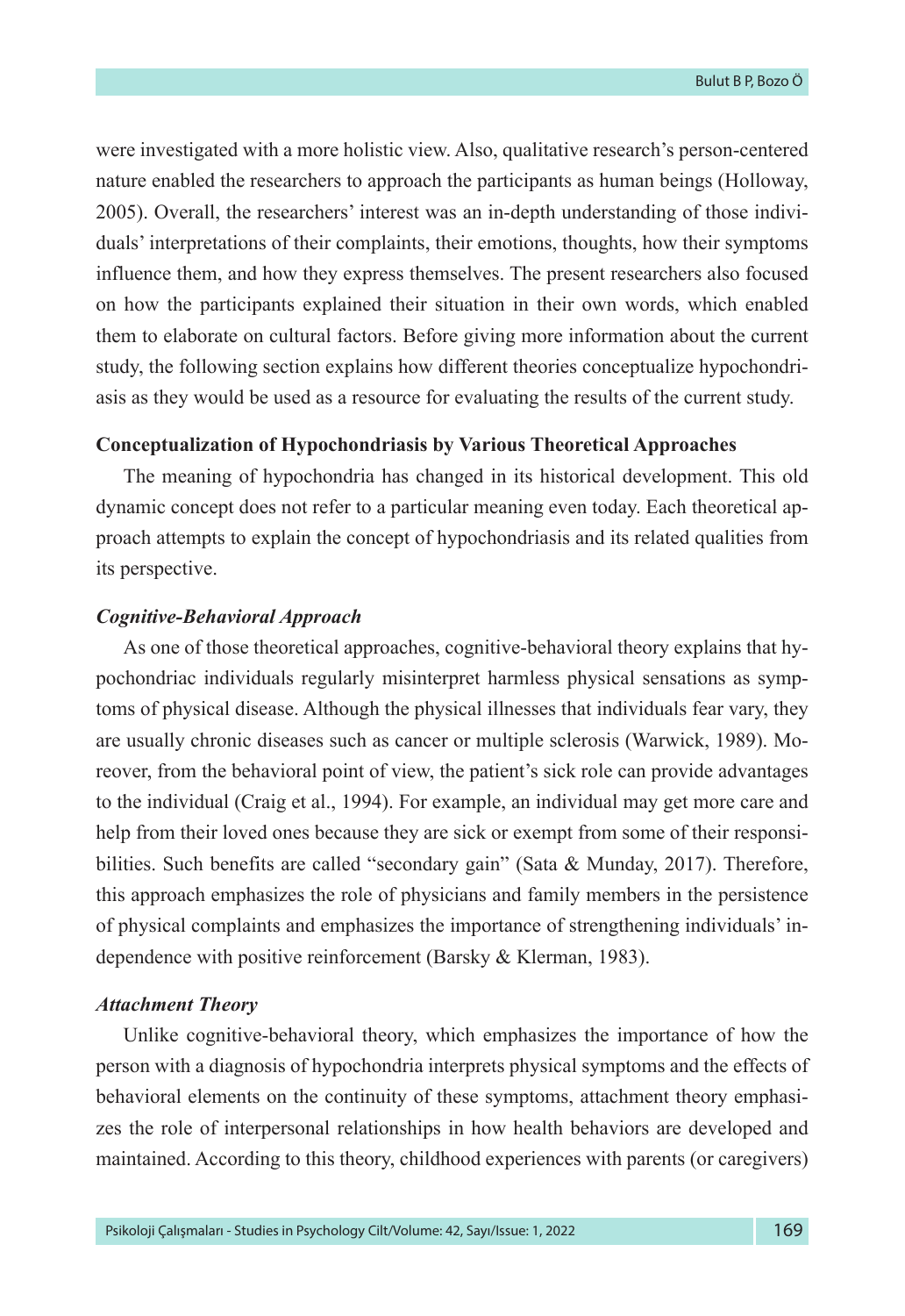lead to a set of internalized representations of relationships that persist into adulthood (Bowlby, 1969; Hazan & Shaver, 1987; Wearden et al., 2006). According to Hunter and Maunder (2001), people with an anxious attachment style believe less in their ability to cope with diseases, seek more care and assurance, and tend to be less satisfied with the assurance they receive. Stuart and Noyes (1999) linked bodily complaints and somatization with that attachment style in childhood. According to this view, when the child becomes ill repeatedly and the caregiver does not respond to the child's needs, this may have a consequence of symptom experience and health behaviors in adulthood. That is, in adulthood, somatization could be used to evoke others to receive care indirectly from them as a part of restoring a sense of security.

#### *Psychoanalytic Theory*

The psychoanalytic theory is another theory that contributes to the hypochondriasis literature by trying to explain its origin rather than describing its clinical appearance. The 'body' has an essential role in understanding hypochondriasis in this theory. Its importance comes from Freud's encounter with hysteric patients' symptoms and their bodies during his studies with Charcot (Breuer & Freud, 1893-1895; Canellopoulos, 2010). Those studies indicated that biological reasons are not obligatory for physiological symptoms (Burgoyne, 2004), which is different from the medical approach that considers the symptomatic body the biological body (Gessert, 2004). According to Freud, the human has two bodies, one is physiological and the other one is erotogenic, and the latter plays an essential role in hysteria (Freud, 1953; Chapman, 1999).

Freud argued that the anxiety in hypochondriasis originates from the ego libido; a hypochondriac individual withdraws his/her libido investment from external objects and invests it into his/her bodily organs; that is, the erotization of body organs (Freud, 1914; Christogiorgos et al., 2013). It is a narcissistic investment, and paradoxically, it includes pleasure and pain simultaneously (Starcevic & Lipsitt, 2001). The reluctance of those patients to part from their symptoms and the physicians' frustration stemming from an attempt to emancipate patients from their suffering has been associated with this contradictory position (Lipsitt, 2014). Freud also explained that the pleasure experienced by a hypochondriac individual is unconscious. At the conscious level, the subject experiences too much anxiety due to the excitation of a particular organ since there is tension emerging from the ego's effort to get libido under control (Freud, 1914; Chapman, 1999). Despite categorizing hypochondriasis as an 'actual neurosis' and emphasizing its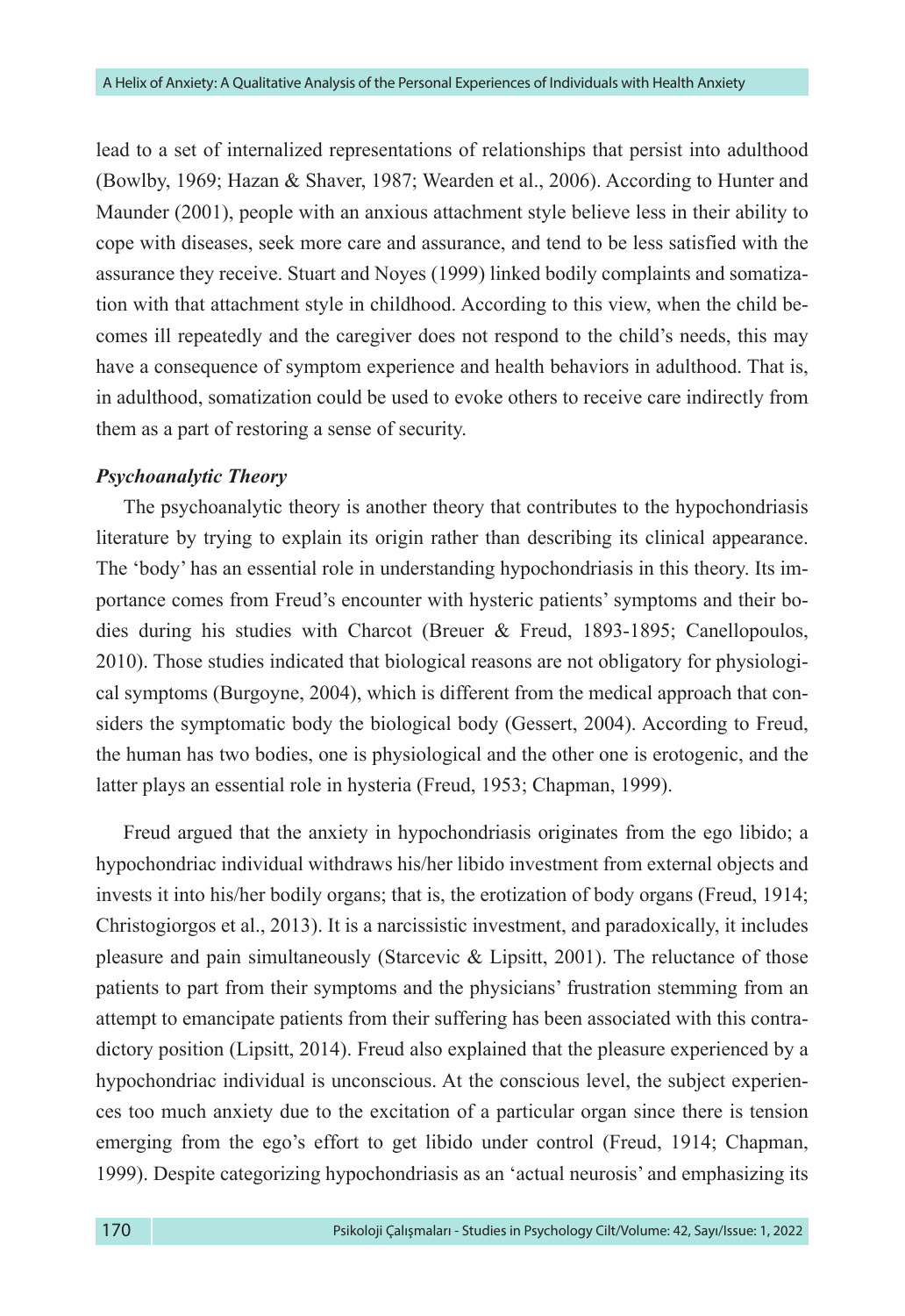traumatic and somatic origins, there has been an argument that Freud had difficulty choosing a somatic rather than psychogenic etiology (Jones, 1955 as cited in Richards, 1981).

Klein (1935) tried to broaden the instinctual conflict model with an internal object relations viewpoint using Freud's perspective as a base. Applying this perspective to hypochondriasis, Klein argued that the internal object has been able to turn into an aggressive one by itself, leading to the feeling of being intimidated by the internal body. Also, the target of ambivalence was chosen as the body ego rather than the psychic ego, which is a defense. Thus, hypochondria can be conceptualized both as an increase in narcissistic libido and a struggle against it. The child's early stages of development and aggressive impulses are central in her approach (Klein, 1935). Rosenfeld (1958) agreed with Freud and Klein that there is a regression to the early narcissistic phase. On the other hand, he did not hypothesize it as a pure regressive state since there is no one type of hypochondriasis. Rosenfeld added that hypochondria should be differentiated according to its temporary or chronic characteristics. When early infantile paranoid anxieties are stimulated, temporal hypochondriac anxiety could appear, which may be the reason for the increase of these kinds of anxieties in readjustment phases such as puberty or middle age. However, chronic hypochondriasis is associated with a poor prognosis, and rather than regression, it was thought of as a defense against the confusional state having a schizophrenic nature (Rosenfeld, 1958).

To sum up, considering the place of hypochondriasis in the psychoanalytic literature, it is hard to say that 'hypochondriasis' was placed in the psychoanalytic literature as a 'clear' entity; there is still ambiguity about it.

### **Method**

#### **Participants**

A homogeneous sample was established in line with the IPA's purposive sampling method (Smith & Osborn, 2003). Accordingly, participants consisted of 14 individuals (two men and twelve women) between the ages of 19-55, living in Ankara, and having high health concerns based on their scores on the Turkish version of the Short Health Anxiety Inventory (SHAI), and also reporting high health concerns by themselves. Detailed information about the demographic characteristics of participants, current complaints, and event/s associated with the onset of anxiety is given in Table 1.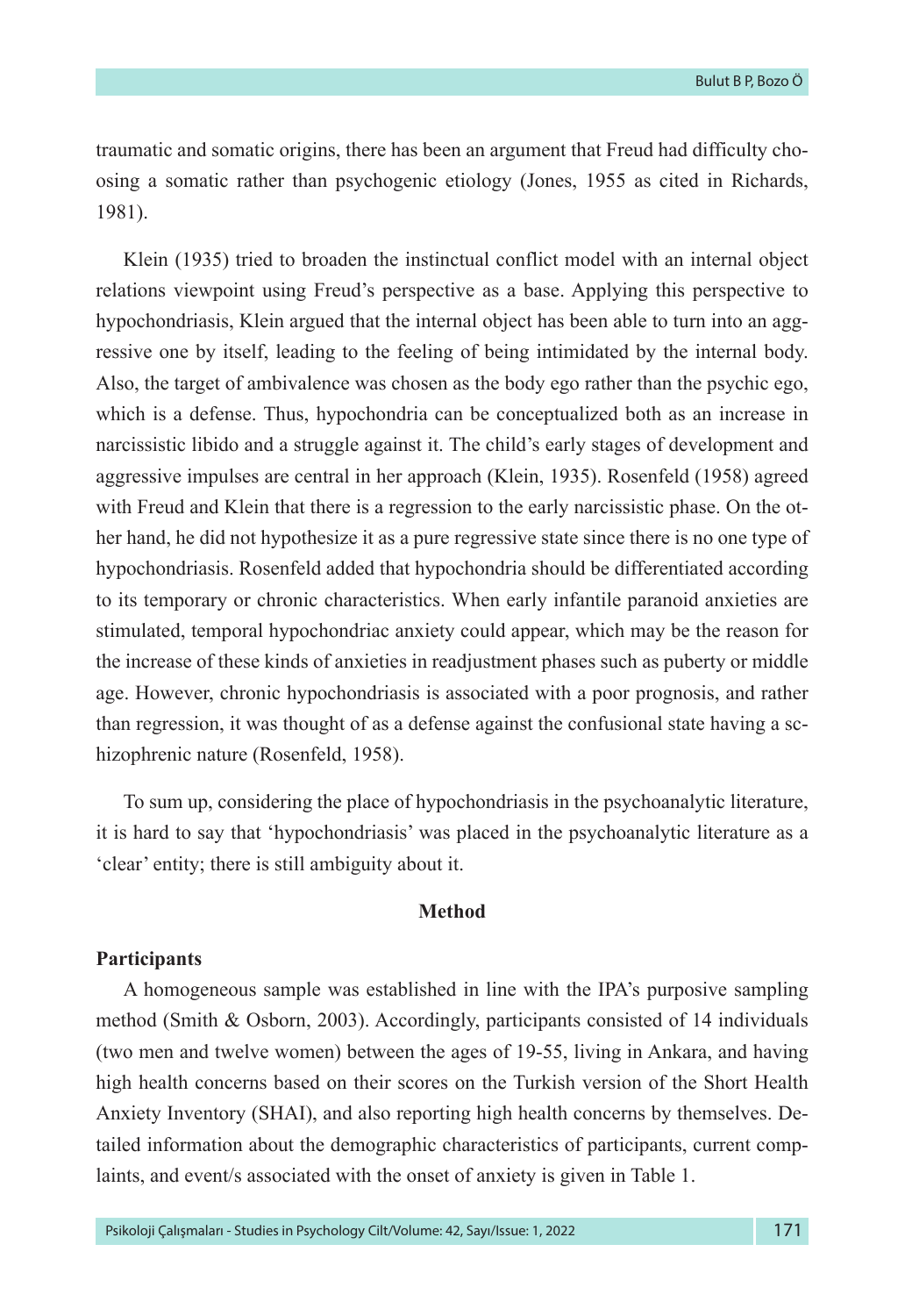#### **Table 1.**

| Participant<br>(Gender) | Age | <b>Marital</b><br><b>Status</b>   | <b>Education</b>           | <b>Department</b><br>of Education,<br><b>Occupation or Job</b> | Current complaints with the onset of                                                                                                                                                                                                         | <b>Event/s associated</b><br>anxiety                                                                                                                                                                                                 |
|-------------------------|-----|-----------------------------------|----------------------------|----------------------------------------------------------------|----------------------------------------------------------------------------------------------------------------------------------------------------------------------------------------------------------------------------------------------|--------------------------------------------------------------------------------------------------------------------------------------------------------------------------------------------------------------------------------------|
| 1(M)                    | 44  | Married<br>(having 2<br>children) | Associate<br>degree        | Health technician<br>(Works in the<br>operating room)          | Panic attack<br>(diagnosed)<br>Excessive asthenia,<br>headache, stomach-<br>ache                                                                                                                                                             | Stomach bleeding (at<br>age 27)                                                                                                                                                                                                      |
| 2(F)                    | 19  | Single                            | student                    | Undergraduate Faculty of arts and<br>sciences                  | Anxiety disorder<br>(diagnosed)<br>Fear of cancer<br>(breast and lymph),<br>diseases that can<br>infect him from the<br>outside, insect bites,<br>diseases that will<br>cause disability or<br>deformation, cysts in<br>the ovaries          | Aunt's husband died<br>from lung cancer<br>(when she was in $8th$<br>grade)<br>Her mother's<br>surgery due to a<br>cyst exploding in<br>her ovaries and her<br>parents' move to<br>another city due<br>to her father's job<br>change |
| 3(F)                    | 55  | Married<br>(having 2<br>children) | Primary school<br>graduate | Nursing someone<br>with Alzheimer's<br>disease                 | Varicose veins.<br>restless leg<br>syndrome, migraine,<br>hernia in the waist<br>and neck, muscle<br>tears in the shoulder,<br>arthritis of the knee<br>joint (diagnosed)<br>Unaccountable<br>headache and<br>dizziness, and panic<br>attack | In 2000, problems<br>with her husband<br>and the start of<br>dizziness                                                                                                                                                               |
| 4(M)                    | 20  | Single                            | student                    | Undergraduate Faculty of arts and<br>sciences                  | Abnormalities<br>in the number of<br>neutrophils in his<br>blood value                                                                                                                                                                       | Physicians suspicion<br>that he has a serious<br>illness due to an<br>abnormality in<br>neutropenia (when<br>he was in 11 <sup>th</sup> grade)                                                                                       |

*Demographic Characteristics of the Participants (Contd)*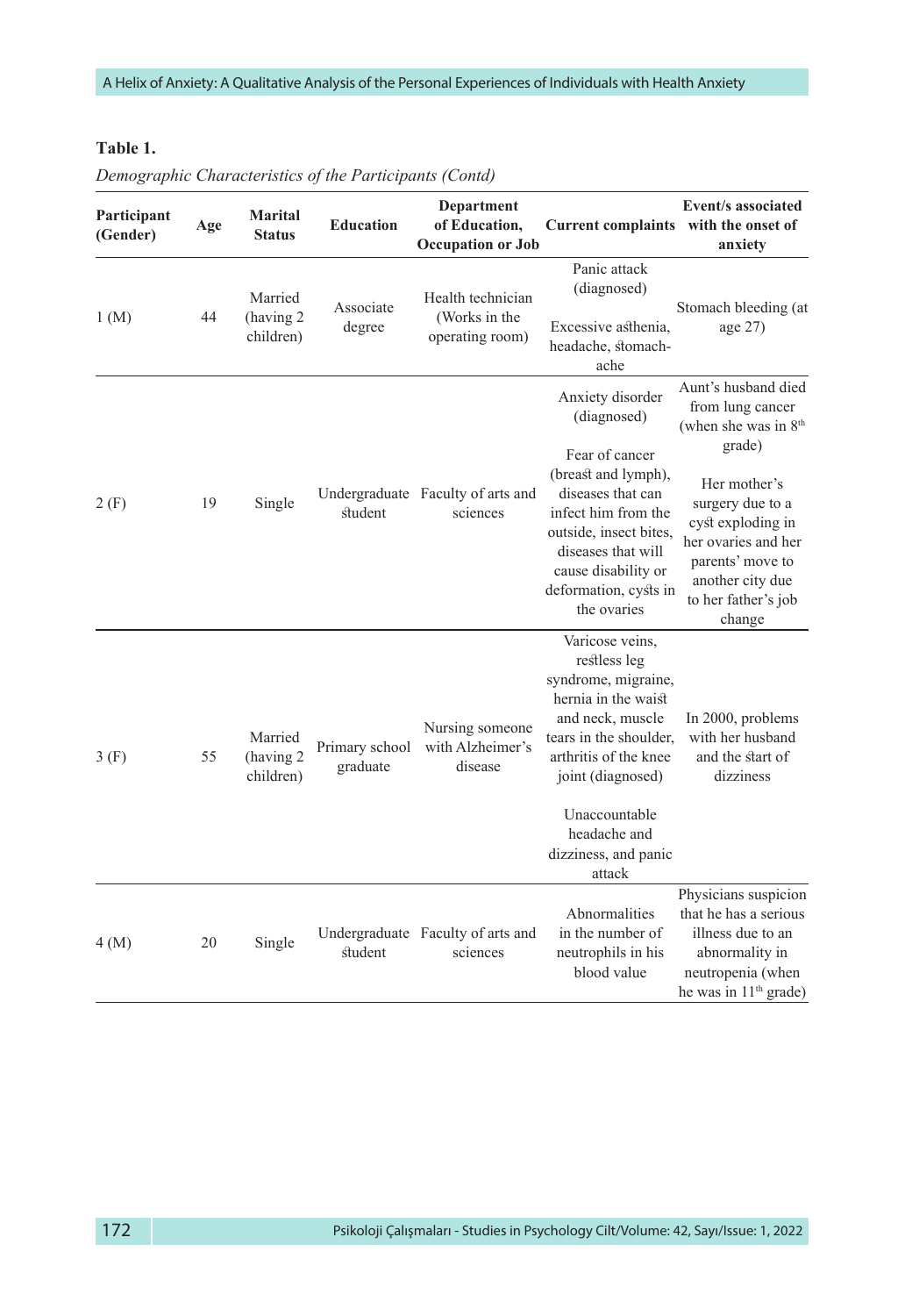### **Table 1.**

| Participant<br>(Gender) | Age | <b>Marital</b><br><b>Status</b>   | <b>Education</b>           | <b>Department</b><br>of Education,<br><b>Occupation or Job</b> | <b>Current complaints</b>                                                                                                                                   | <b>Event/s associated</b><br>with the onset of<br>anxiety                                                                                                                                                                                                                   |
|-------------------------|-----|-----------------------------------|----------------------------|----------------------------------------------------------------|-------------------------------------------------------------------------------------------------------------------------------------------------------------|-----------------------------------------------------------------------------------------------------------------------------------------------------------------------------------------------------------------------------------------------------------------------------|
| 5(F)                    | 45  | Married<br>(having 2<br>children) | Primary school<br>graduate | Housewife (but<br>helping her husband<br>who was a hawker)     | Anxiety disorder<br>(diagnosed),<br>Panic attack, the<br>wound on her leg<br>that she thought is<br>cancerous, tingling<br>in her hands                     | Five years ago, a<br>physician said to<br>her that the pimple<br>on her leg should<br>be removed in a<br>big hospital. Also,<br>after the removal,<br>she could not get a<br>straight answer from<br>physicians in terms<br>of whether there is a<br>risk of cancer or not. |
| 6(F)                    | 20  | Single                            | Undergraduate<br>student   | Faculty of<br>management                                       | Generalized anxiety<br>disorder, post-<br>herpetic neuralgia<br>(diagnosed)                                                                                 | Being diagnosed as<br>genital herpes (one<br>year ago)                                                                                                                                                                                                                      |
| 7(F)                    | 29  | Single                            | Bachelor's<br>degree       | Teacher of mentally<br>handicapped                             | Panic attack<br>Throat ache (thought<br>that she has throat<br>cancer)                                                                                      | Facial paralysis in<br>2008                                                                                                                                                                                                                                                 |
| 8(F)                    | 21  | Single                            | student                    | Undergraduate Faculty of arts and<br>science                   | Anxiety disorder,<br>obsessive-<br>compulsive<br>disorder, depression<br>(diagnosed)<br>Fear of getting<br>cancer and losing<br>individuals close<br>to her | Death of her cousin<br>(for death anxiety)<br>Recurrent cancer of<br>her aunt (for health<br>anxiety)                                                                                                                                                                       |
| 9(F)                    | 21  | Single                            | Undergraduate<br>student   | Faculty of<br>management                                       | Anxiety disorder<br>(diagnosed)<br>Fear of cancer                                                                                                           | No specific event                                                                                                                                                                                                                                                           |
| 10(F)                   | 28  | Single                            | Graduate<br>student        | Faculty of<br>architecture                                     | Hip fracture,<br>femoroacetabular<br>impingement<br>syndrome, varicose<br>veins, kidney<br>gravel, hyperlaxity,<br>Morton's neuroma.<br>uterine fibroids    | Health problems<br>after a traffic<br>accident                                                                                                                                                                                                                              |
| 11 $(F)$                | 27  | Single                            |                            | Ph.D. Student Research Assistant                               | Panic                                                                                                                                                       | Misdiagnosed<br>malignant melanoma<br>in 2015                                                                                                                                                                                                                               |

*Demographic Characteristics of the Participants (Contd)*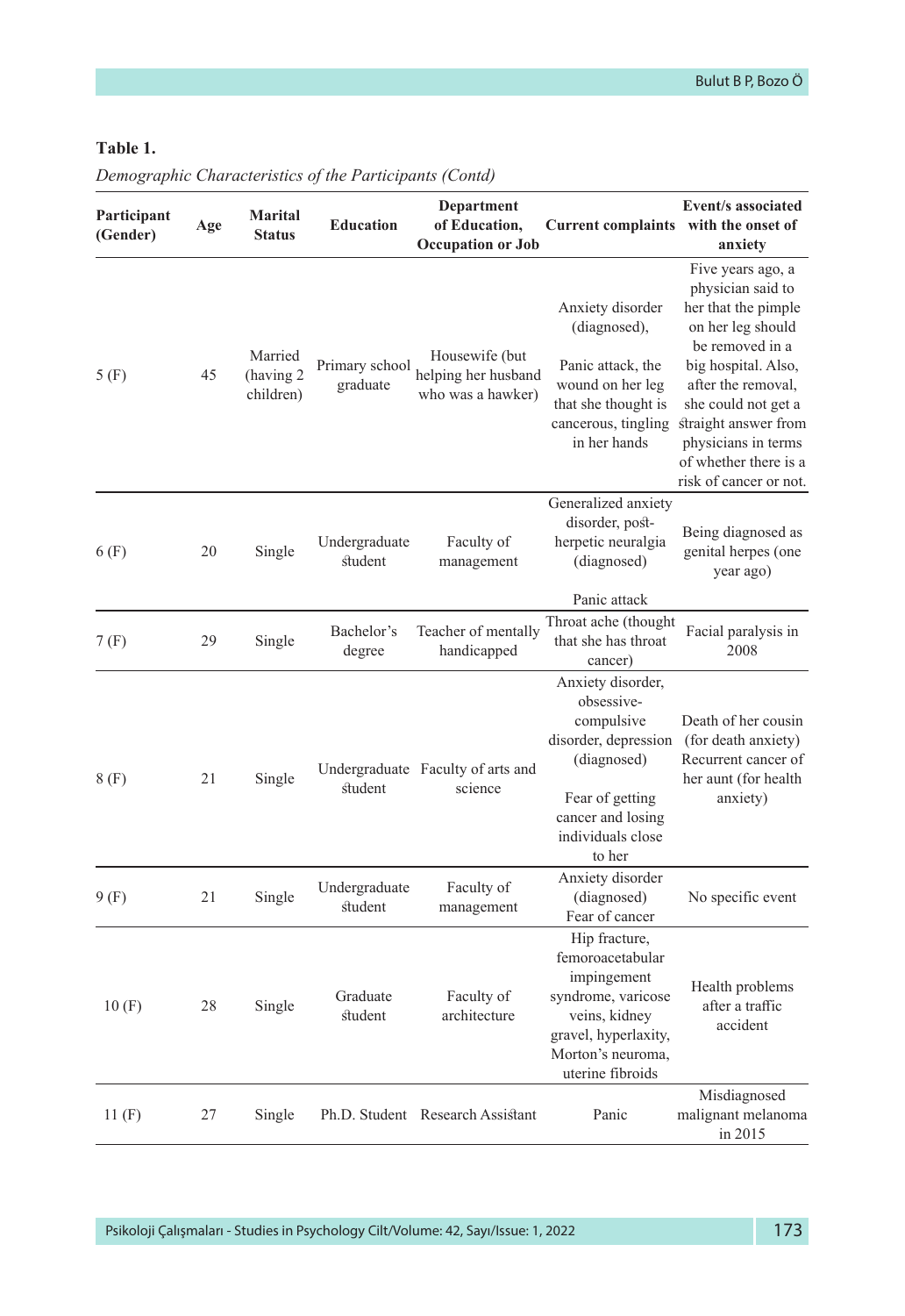#### **Table 1.**

| Participant<br>(Gender) | Age | Marital<br><b>Status</b> | <b>Education</b>         | <b>Department</b><br>of Education,<br><b>Occupation or Job</b> | Current complaints with the onset of                                  | Event/s associated<br>anxiety                                                      |
|-------------------------|-----|--------------------------|--------------------------|----------------------------------------------------------------|-----------------------------------------------------------------------|------------------------------------------------------------------------------------|
| 12(F)                   | 28  | Single                   |                          | Ph.D. Student Research Assistant                               | Illness anxiety<br>disorder, various<br>infections<br>(diagnosed)     | Minor health<br>problems but<br>"traumatic<br>experiences" such<br>as entering the |
|                         |     |                          |                          |                                                                | Panic attack                                                          | operating room<br>without sedation                                                 |
|                         |     |                          |                          |                                                                | The health<br>obsession, Anxiety<br>Disorder (diagnosed)              |                                                                                    |
| 13 $(F)$                | 31  | Married                  | Graduate                 | Instructor                                                     | Fear of cancer.<br>panic, worries about                               | Expelling kidney<br>stones and a cyst<br>found in her breast                       |
|                         |     |                          |                          |                                                                | persistent pain,<br>chronic wounds,<br>or menstrual<br>irregularities |                                                                                    |
|                         |     |                          |                          |                                                                | Anxiety disorder<br>(diagnosed)                                       | Her mother's<br>difficult pregnancy<br>and the postpartum                          |
| 14(F)                   | 22  | Single                   | Undergraduate<br>Student | Medical Faculty                                                | Thinking she had a<br>mass in her spinal<br>cord, fear of cancer      | period, her brother's<br>falling out of bed<br>while she was<br>cradling him       |

*Demographic Characteristics of the Participants (Contd)* 

While determining the sample size in the IPA, various principles were taken into consideration rather than a particular rule. The study's aim and the richness of the information obtained from the interviews about the phenomenon were the main criteria while specifying the sample size. Since IPA aims to analyze the cases in-depth, it is generally preferred to keep the sample size small (Smith & Osborn, 2003). Thus, considering the adequacy of the sample in explaining the phenomenon, the sample size of this study was suitable for an IPA study.

#### **Measures**

#### *The Short Health Anxiety Inventory (SHAI)*

The Turkish version of SHAI (Aydemir et al., 2013), initially developed by Salkovskis et al. (2002), was administered to the participants for determining their health anxiety levels. This inventory consisted of 18 items related to worry about health, awareness of bodily sensations or changes, and feared consequences of having an illness.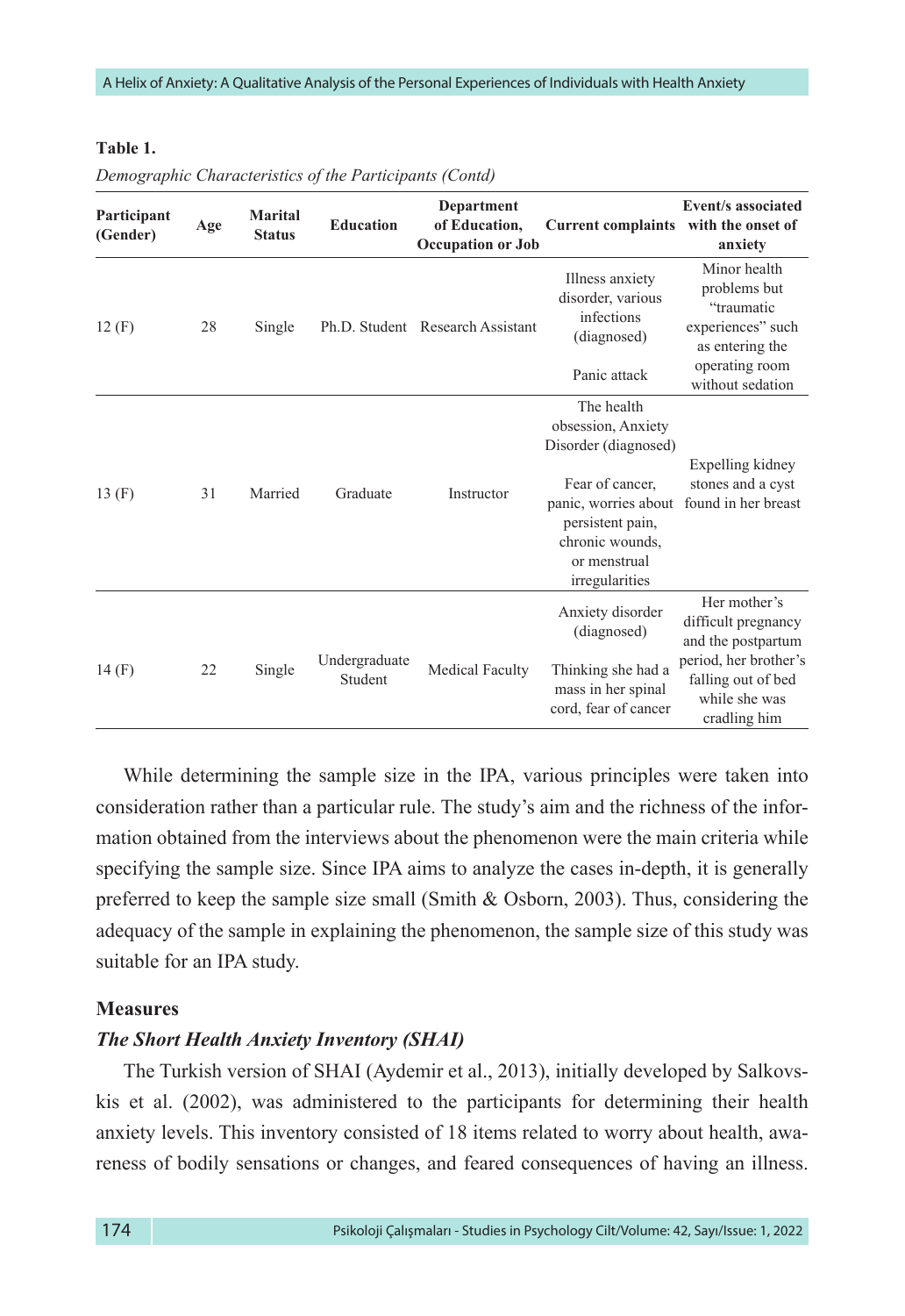The 4-point Likert-type scale ranging between  $0=$  No symptoms and  $3=$  Very severe symptoms was used for scoring. The cut-off point for this study was determined as 37.9, which was found by Salkovskis et al. (2002) as the typical mean scores for high health anxiety. Moreover, this score was suggested to capture hypochondriac patients (Sulkowski et al., 2011). Since there was no cut-off point indicated by the Turkish adaptation study, that value was used. The Cronbach's alpha coefficient for the Turkish version was .91, indicating good reliability. Moreover, this inventory showed moderate to high correlation with other related scales such as the Hamilton Depression Scale item evaluating hypochondriasis, illustrating its validity (Aydemir et al., 2013).

#### *The Interviews*

The data were obtained through face-to-face semi-structured interviews. Some of the questions were as follows: "*When did your complaints first appear?, What does being sick mean to you?, How do you seek help if you have a complaint about your health?".* While keeping in mind the pre-prepared interview questions, the researcher tried to be open to new issues that emerged during the interviews and provide an environment where the participants could speak freely.

#### *The Demographic Information Form*

It included questions about age, marital status, education level, working status, place of residence, perceived income, physical and psychological health status, and if any, the type of treatment being received.

#### **Procedure**

Ethical approval was obtained from the Human Subjects Ethics Committee of Middle East Technical University on 6 September 2017, protocol number 2017-SOS-0146. The researchers applied for a clinic affiliated with a psychology department and several hospitals' psychiatric services to find the potential participants. Moreover, first-year psychology students were asked if they knew suitable individuals, and finally, the study was announced on a popular Facebook group. In total, 44 potential participants filled out the questionnaire forms. An informed consent form was given to each potential participant to inform them about the study and ensure confidentiality. These forms were sent to most of the potential participants via e-mail. Questionnaires were given to three participants in hard copies because of practical reasons. After the data were collected from those individuals, the eligible participants for the interview were identified. Each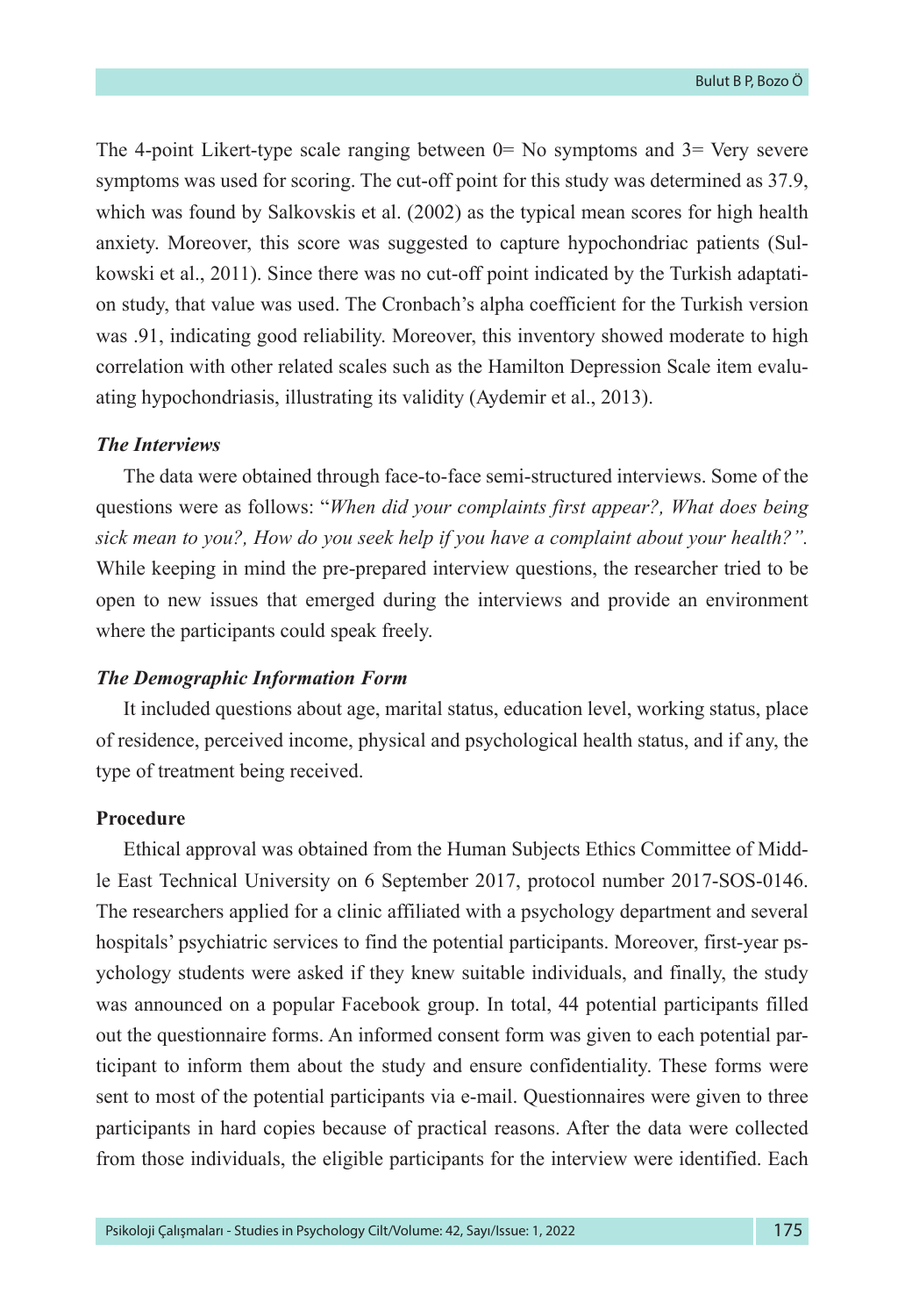participant was interviewed only once. The interviews lasted between 50 minutes and 2 hours, and they were recorded with a tape recorder. The participants were given numbers instead of their real names to protect privacy. At the end of the interviews, participants who did not receive any professional support were asked if they would like to be referred to a specialist; those who asked for a referral were informed about the options.

#### **Data Analysis**

By emphasizing how participants give meaning, perceive, and experience social phenomena, qualitative research aims to develop concepts that clarify these phenomena (Pope & Mays, 1995). Clinicians and physicians working with individuals having hypochondriacal symptoms have been advised to evaluate the history and course of the symptoms carefully and to pay attention to how those individuals interact with other people, how they use language while describing their symptoms, and how they relate to their body (Lipsitt, 2015). To contribute to practical applications, conducting research that covers these fields seems necessary, and the qualitative method is suitable for this purpose. The interpretative phenomenological analysis (IPA), which was developed by Smith (Smith et al., 1995), was chosen since it focuses on how an individual gives meaning to his or her own experiences (Willig, 2001). Based on Heidegger's hermeneutic phenomenology, in IPA, engagement with those experiences and an interpretation of them by the researcher are necessary processes to access them (Biggerstaff  $\&$  Thompson, 2008; Smith, 2011; Smith & Osborn, 2003). In other words, there is no reality that is not shaped by the subject's experience and perception and by the interaction between the subject and the researcher. Also, the interpretative part of this methodology is that the researcher explains the subject's personal experiences based on her/his conceptions expressed verbally (Smith & Eatough, 2007). Since IPA focuses on how an individual gives meaning to her/his experiences (Willig, 2001), it provides a systematic approach to study subjective experiences through a very detailed examination of the case (Smith et al., 1995). For the topics related to health, IPA is a frequently used method (Cronin  $\&$ Lowes, 2016) since it allows healthcare professionals to see illness (a psychological condition having a physiological dimension in this study) from the eyes of the patient (Biggerstaff & Thompson, 2008).

The analyses were performed according to the principles of the IPA (Smith & Osborn, 2003). IPA's philosophy is based on phenomenology and idiography (Smith et al., 2009); therefore, each case should be analyzed and examined in detail before reaching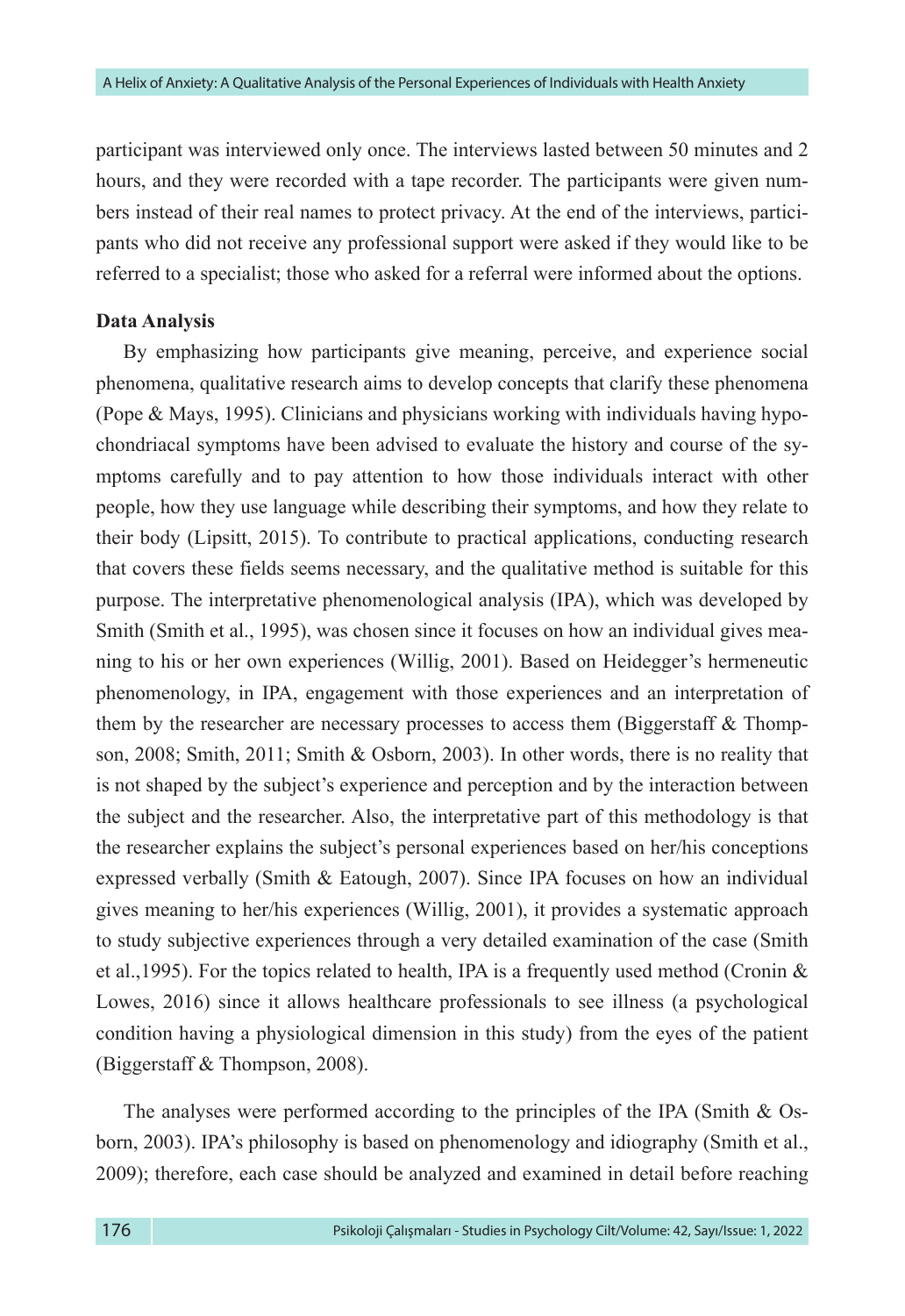more general categories. Initially, the audio record of the first interview was transcribed. This transcript was read several times to capture a holistic idea about the participant. While doing this, some notes, including the researcher's comments and thoughts, were taken on the transcripts' left margin. Then, the initial notes were transformed into emergent themes, and these themes were written on the right margin. The themes' connections were examined as a next step, and the related ones were clustered to attain subordinate and superordinate themes. After constituting subordinate and superordinate themes for the first case, the same procedure was repeated for each participant.

#### *The Trustworthiness of the Study and Reflexivity*

Bracketing is an essential part of qualitative research, suggesting that the researcher put aside his/her existing beliefs, values, knowledge, and experiences to increase credibility. However, in the IPA approach, it was accepted that the researcher had a preliminary understanding of the examined phenomenon by emphasizing the researcher's evaluation of the participant's interpretation. Thus, the researcher's perspective could not be totally bracketed (Koch, 1995). Nonetheless, with this acceptance, the researcher must recognize and be aware of his/her beliefs, values, knowledge, and experiences to increase the study's credibility because these could affect the whole research process.

This study is a part of the first author's dissertation. Thus, all of the codings were done by the first author. The first author has been working on Lacanian psychoanalysis for four years. Therefore, her perspective on psychological concepts and psychopathology was influenced by this approach. Since she perceives hypochondria as a symptom rather than a diagnosis, the diagnosis was not the primary concern. Participants were asked what kind of psychological disorders they had. Their answers were reported on the demographic information form. However, those comorbid psychiatric conditions were not used as exclusion criteria. That was also because the study's primary focus was not taking individual symptoms one by one but evaluating the person as a whole with all their symptoms. Therefore, participants' other symptoms than health anxiety were not ignored; on the contrary, they were considered as parts of what the individuals told about themselves. Besides, individuals with health concerns were an important part of the researcher's personal life. Health anxiety and anxiety, in general, were common among her family members. For this reason, sometimes, she felt that she was interviewing her family members. From time to time, she noticed that she put herself in the shoes of the children or other family members of the interviewees. Due to the possible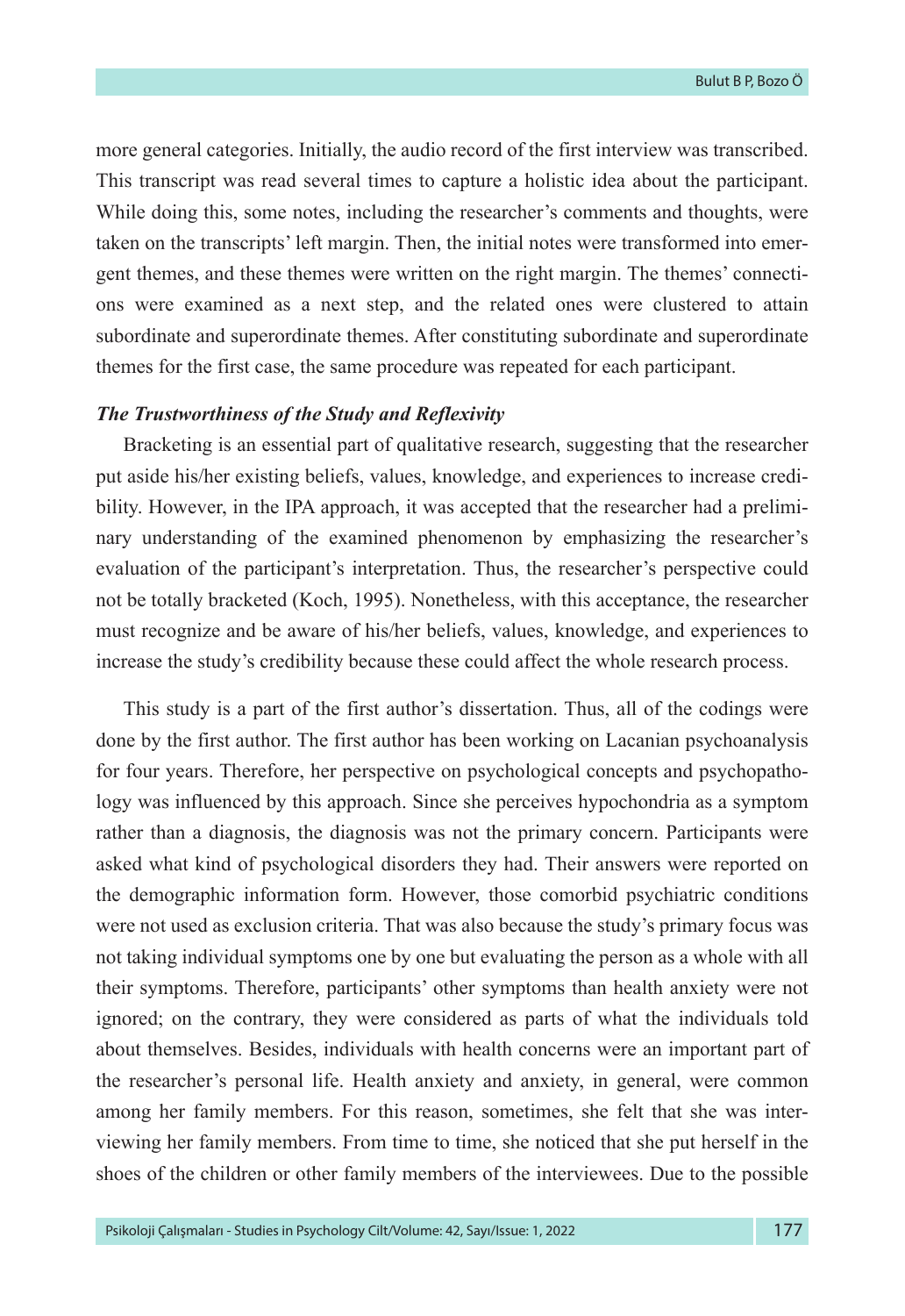reflection of her feelings into the research process, such as sadness and anger, being familiar with the research subject might be disadvantageous. However, having a personal interest, taking notes about her feelings and their reflection on the research, and considering those notes both in conducting interviews and their analyses could have the advantage of being an insider. During the interviews, she also noticed that she experienced more health problems than usual. For example, she had to postpone the appointment with a participant to the following week due to temporary hoarseness. Also, in another interview, she had to take a short break due to a coughing fit. She thought that while interacting with someone who has health-related complaints, she might be similarly developing somatic complaints to cope with the feelings that awakened in her.

The second author, the major advisor of the first author, supervised the whole process, including coding. The second author, who got her master's degree in clinical psychology with cognitive-behavioral orientation and her doctoral degree in health psychology with behavioral orientation, is thought to influence the themes' naming process and interpretation of the associations among the themes.

In addition to being aware of the possible effects of the researchers' perspective, collecting data through semi-structured face-to-face interviews was another proposed strategy to increase trustworthiness (Chan et al., 2013). That allows the researcher to listen to the participants in a focused manner and talk about the participants' topics without being limited to the questions prepared in advance. Also, during the theme constituting process, the initial evaluations made on the participants' transcripts were discussed with the major advisor of the researcher. The emergent themes with direct quotations were then discussed with a research team to make the research process transparent. Hence, discussions with the advisor and the research team members were considered during the data collection and analysis processes.

#### **Results**

As a result of the cross-case comparisons and the interpretative phenomenological analysis of 14 cases, four superordinate themes emerged: '*Causal attributions of health anxiety: Loss at the core as unfinished business*,*' 'Being drawn into a vortex of symptoms*,*' 'Endless calls to experts for naming own experiences and eliminating uncertainty*,*'* and *'Every cloud has a silver lining: Benefits of being/feeling ill'*.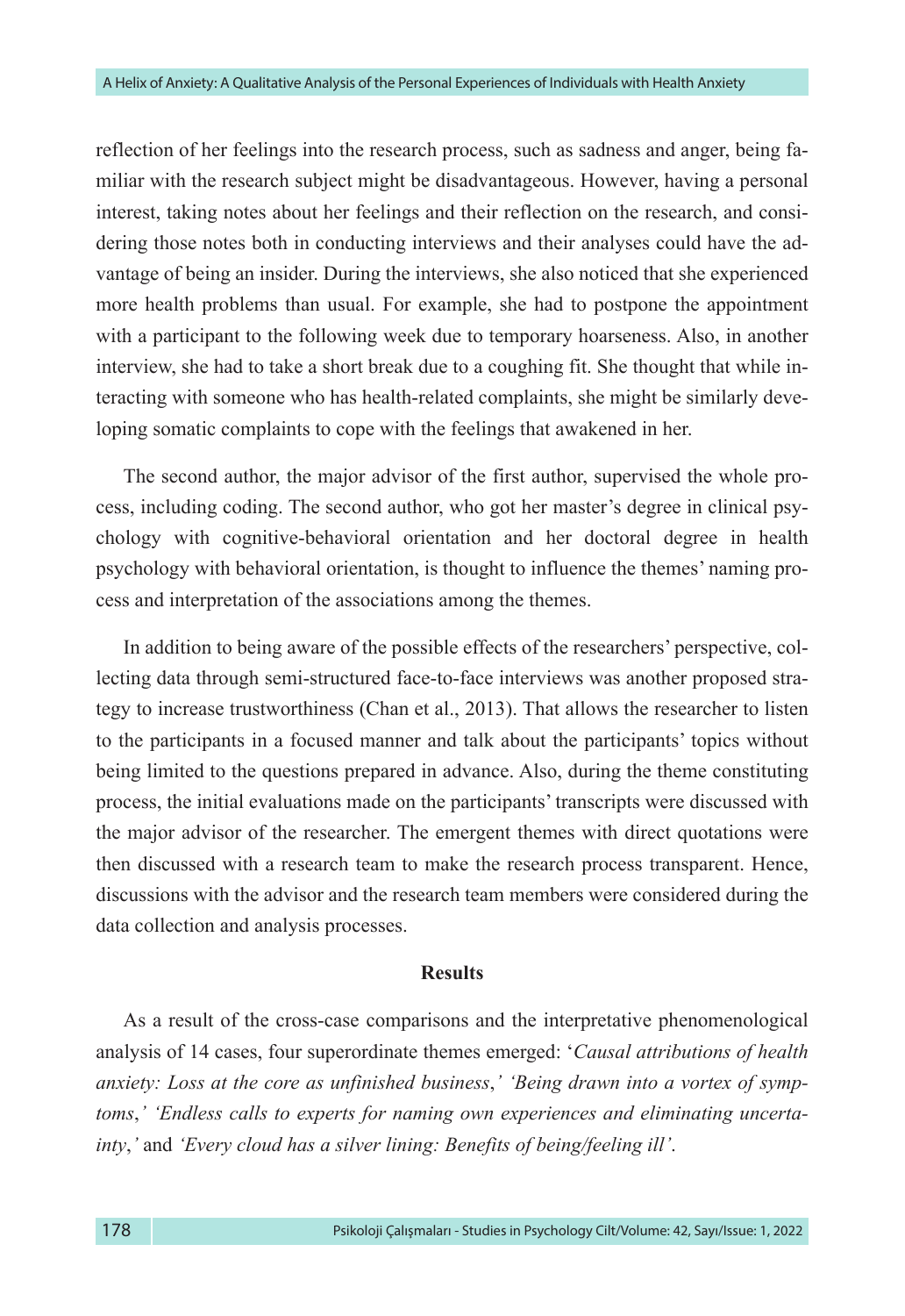#### **Table 2.**

#### *Superordinate and Subordinate Themes Emerged as a Result of Interpretative Phenomenological Analysis*

#### **1. Causal attributions of health anxiety: Loss at the core as unfinished business**

- 1.1. Loss related anxiety "running in the family"
- 1.2. Being already anxious about the loss
- 1.3. Experiencing/observing/anticipation of a loss

#### **2. Being drawn into a vortex of symptoms**

- 2.1. Health-related career choice
- 2.2. Preoccupation with precautionary behaviours
- 2.3. A priori thinking

**3. Endless calls to experts for naming own experiences and eliminating uncertainty** 

#### **4. Every cloud has a silver lining: Benefits of being/feeling ill**

- 4.1. Receiving attention and care
- 4.2. Health anxiety itself as a coping mechanism with other life difficulties

4.3. Rearrangement of priorities and relief from responsibilities: My health above all else

## **Causal Attributions of Health Anxiety: Loss at the Core as Unfinished Business** *Loss Related Anxiety "Running in the Family"*

All participants were asked when and how their health concerns began and under which conditions their complaints increased to understand which factors contributed to the onset of the health anxiety. Having an anxious parental figure was stated by participants as one of the contributing factors. Their parents, and sometimes their grandparents, were described as anxious in general or specifically anxious about health issues. The transmission of anxiety from one generation to another was mainly related to loss, and it seemed to be unresolved. Participant 12 mentioned her parents' anxiety and said that her sister also had a similar pattern. As seen in her statements below, her father and mother's anxiety began after they lost their own mothers. Thus, she attributed the beginning of her parents' health anxieties to their experiences of loss:

> *I lost both my grandmothers to cancer, and recently my aunt's husband also died of cancer. I never met my grandmothers, but I think there's a familial transfer because my father suffers from panic attacks, and my mother is likewise anxious about illnesses. … both of their mothers died around the same time. … My father's panic attacks began when he lost his mother, and my mother's panic attacks began when she lost hers. My sister has some small problems like theirs, too. (Participant 12)*

"Loss" refers not only to death but also to separation processes. Participant 2, for instance, pointed out the similarity between her mother and herself in terms of fear of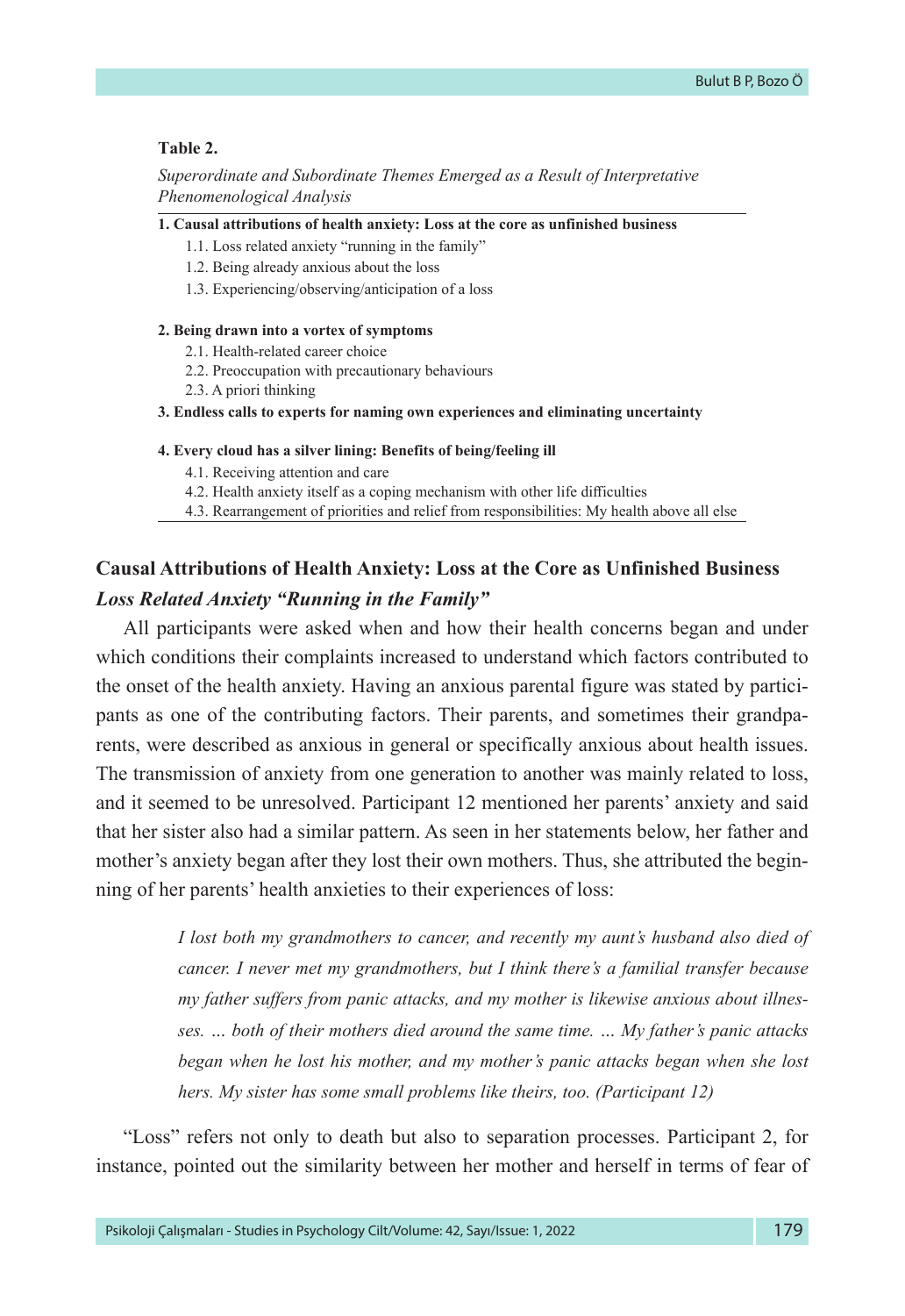illness, saying: "My mother is also a bit like me, she's also afraid of sickness and stuff." More importantly, she explained this similarity between herself and her mother in terms of fear of separation:

> *Yes [laughing], my mother, my mother, she's a little like me. She also cries instantly; for example, whenever we talk, she instantly cries. I mean, she's also emotional. She also fears separation. She lost her father at a young age… (Participant 2)*

#### *Being already Anxious about the Loss*

Concerning the emergence of health anxiety, some participants indicated their predisposition to anxiety about loss even if not specific to health anxiety. Participant 8 had obsessions when she was in primary school. The extracts below showed that her obsessions were once again centered around death. She was afraid of losing someone close to her:

> *I remember having [these thoughts] even in middle school. When someone would come and just touch my desk, I would yell at them, saying, "What are you doing, move your hand!" And I would wipe the whole desk with a wet wipe, wiping the spot they touched last, and afterwards, I wouldn't use the wet wipe anywhere else, as if it could transfer the germs from their hands. The spreading of germs was an issue, [but] I was directly afraid of death rather than illness, and similarly of losing the people closest to me. (Participant 8)*

#### *Experiencing/Observing/Anticipation of a Loss*

The participants also associated the emergence of their health anxiety with experiencing, observing, or expecting a loss and the related difficulties that they had faced. Some of the participants had experienced illness themselves, and they related their health anxiety to that illness or illness-related procedures. Participant 12 said that she was already an anxious person, but her anxiety increased more after her friend received a diagnosis of cancer and she herself was misdiagnosed with lymphoma by a doctor.

> *About 3 months ago, my lymph nodes were swollen and I was worried about cancer. Cancer is my greatest fear. I had learned that a close friend of mine was diagnosed with cancer. When I went to the doctor after that swelling, the doctor immediately di*agnosed me with lymphoma without doing any blood tests or anything particular. **I** *was already an anxious person. After that, my anxiety went through the roof. (Participant 12)*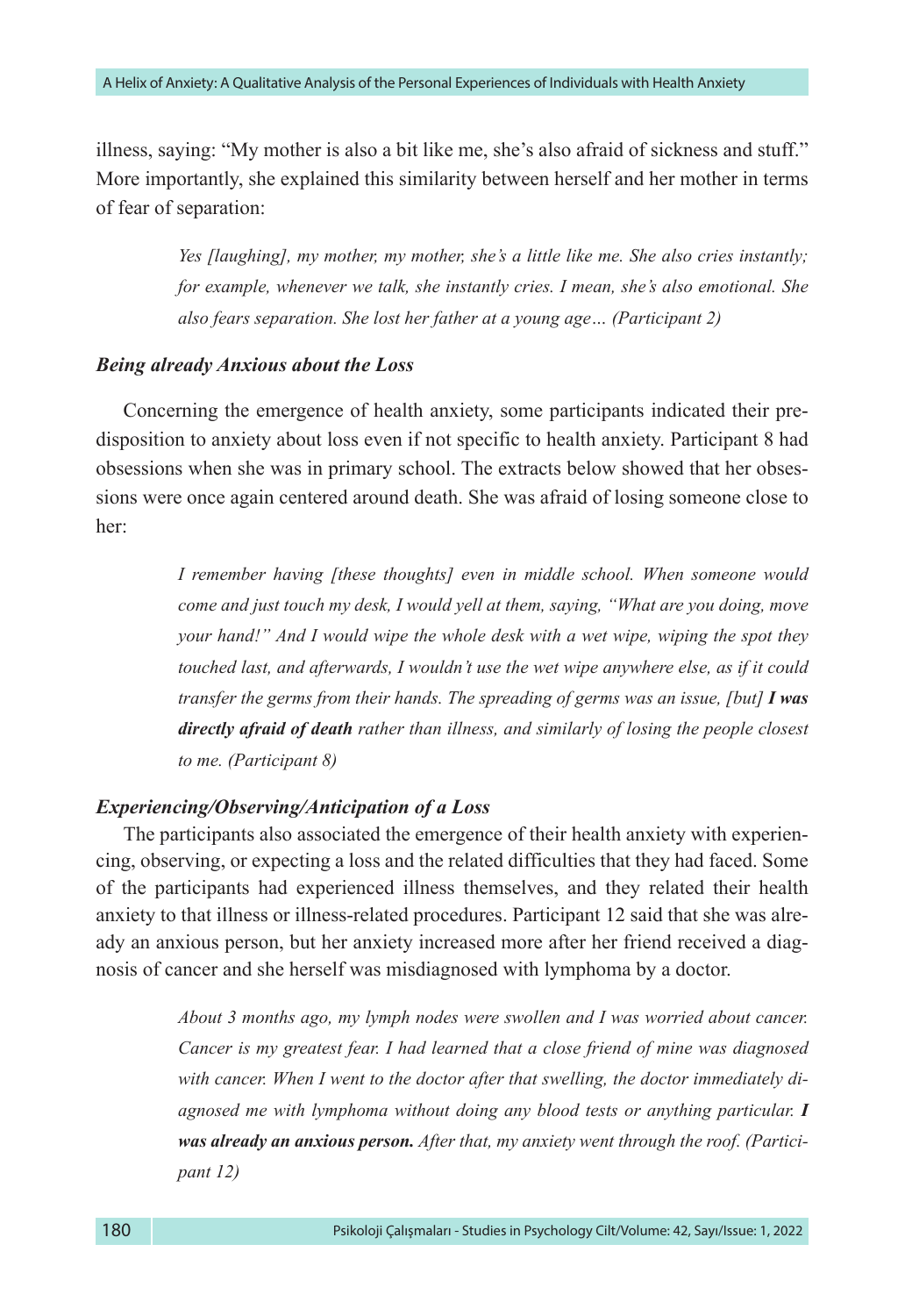Participant 1 established the association between illness and anxiety, not only considering the possibility of losing his life but also losing his independence, power, and dignity. He stated that his anxiety had begun with gastric bleeding, which he suffered from when he was 27 years old. While he was in the hospital's emergency service waiting to receive treatment, two individuals in the service died, and that triggered his fear of death. He also said that he was afraid of experiencing similar health problems and medical procedures again:

> *Now I'm sending my children to a private school, for example, and I don't have a second source of income. My wife doesn't work, I have no one. I mean, I'm doing these things with a single salary and people around me are watching me, speculating, like what if I get sick again and fall? [I think] constant illness is like being bedridden all the time. (Participant 1)*

Participant 5 said that her psychological condition worsened due to the problems in her nuclear family. Her father did not contribute to the family financially and her mother struggled to run the household. Her father also had alcohol problems and would come home drunk. When the father came home late, he fought with the mother. Their home being small, Participant 5 witnessed all the quarrels between her parents. She said that she worried at night that her mother might harm herself; in fact, had attempted suicide twice after her father became unbearable. The following dialogue revealed that Participant 5's anxiety was connected to her fear of losing her mother:

> *My father doesn't come, and the anxiety hits me. Then, he comes again at around midnight, and the fighting starts again. Of course, whenever the fighting begins, I start following my mother around because I think she'll hurt herself. Because my mother will leave us... She can't stand him anymore; she doesn't want to deal with him, can't deal with him. … I worry that my mother will hurt herself. One day I followed her as she's leaving home...*

*Researcher: So, where was she going?*

*F: To throw herself into the river. (Participant 5)* 

Overall, the factors contributing to the onset of health anxiety were described by the participants as loss-related anxiety "running in the family," already being anxious about loss, and experiencing, observing, and/or anticipating loss. Thus, "loss" hereby refers to the loss of health, life, and/or loved ones due to illness, death, or separation.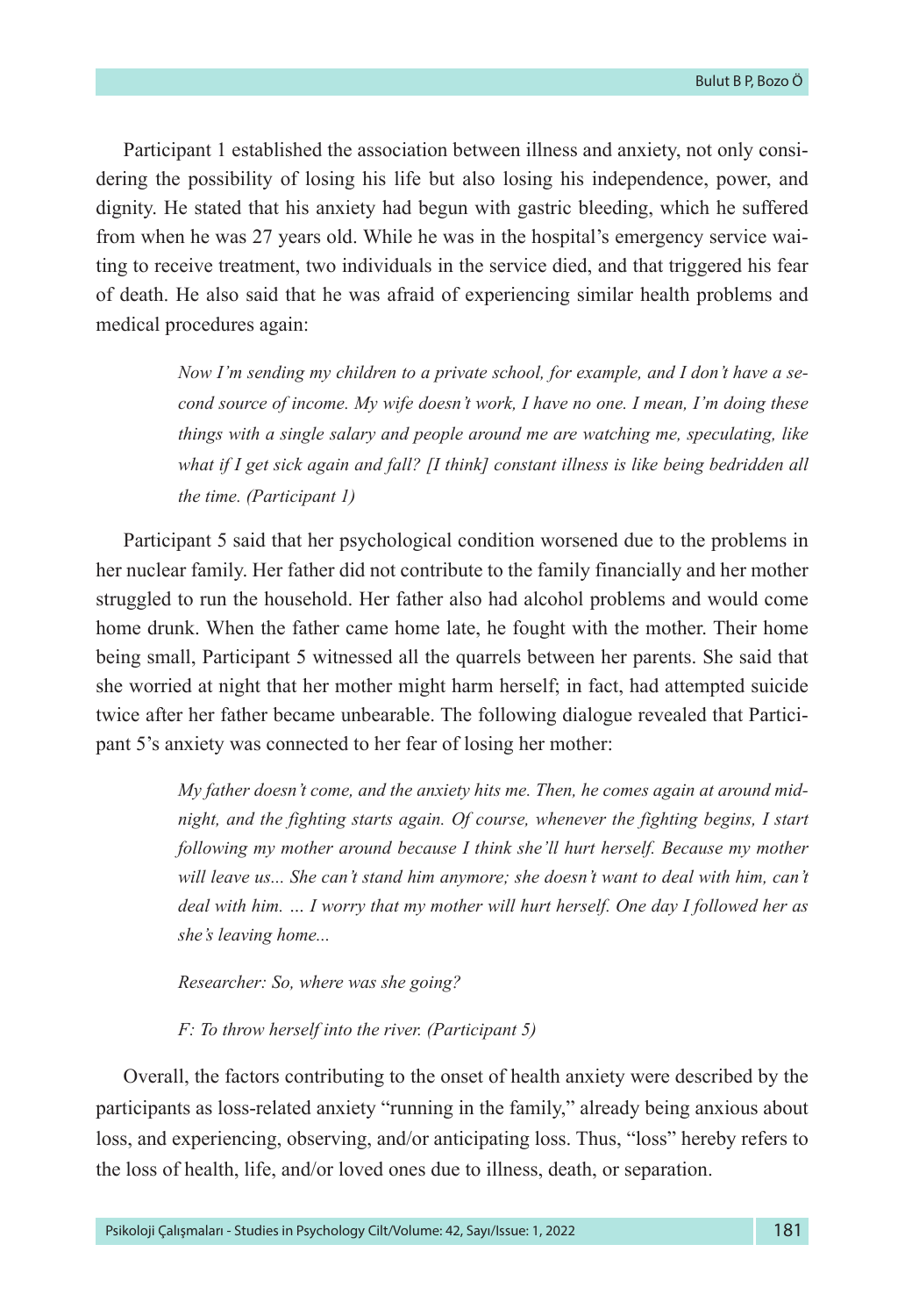# **Being Drawn into a Vortex of Symptoms** *Health-Related Career Choice*

During the interviews, participants' expressions revealed how they could not stop themselves from being drawn into the things that they complained about or were afraid of. The pursuit of or desire for a health-related career was verbalized by some participants (See Table 1). For example, Participant 14 was a medical student. She explained that her mother had became pregnant with her brother at an older age, and her mother also had liver problems. At that time, she worried that her mother would die while giving birth. After experiencing her mother's health problems, Participant 14 decided to become a doctor since she did not want to be forced to rely on *second-hand* medical information; she wanted to be able to access correct information herself. She thought that her anxiety would decrease in this process, but it did not:

> *In fact, I've chosen the wrong area of expertise. … My parents didn't want me to study medicine because they said I'd be more afraid as I learned more. I said I wouldn't be afraid and that I'd learn the truth about things because all I had then was hearsay. It didn't turn out like that, though. While my mother was sick, we were staring at the*  doctor expectantly, waiting for something good to be said so that we could relax. It *was in that period that I decided. Otherwise, I actually really wanted to study architecture. (Participant 14)*

#### *Preoccupation with Precautionary Behaviours*

The second salient theme was the preoccupation with precautionary behaviors, including examination of the body for even small changes, searching the internet for information about symptoms and how to control them, frequently going to doctors to monitor their health conditions, and paying exaggerated attention to lifestyle habits such as nutrition. However, these behaviors occasionally had counterproductive results: anxiety levels increased rather than decreased.

Participant 6's health anxiety began after she was diagnosed with genital herpes. She stated that following her recovery, she began to fear a recurrence. She clearly explained how she took care of her health even more after facing that illness; however, her efforts sometimes led to unwelcome outcomes:

> *This time I made the limits that I set for myself a real necessity and I started to avoid some things… For example, I used to love dried nuts, which turned into "I shouldn't*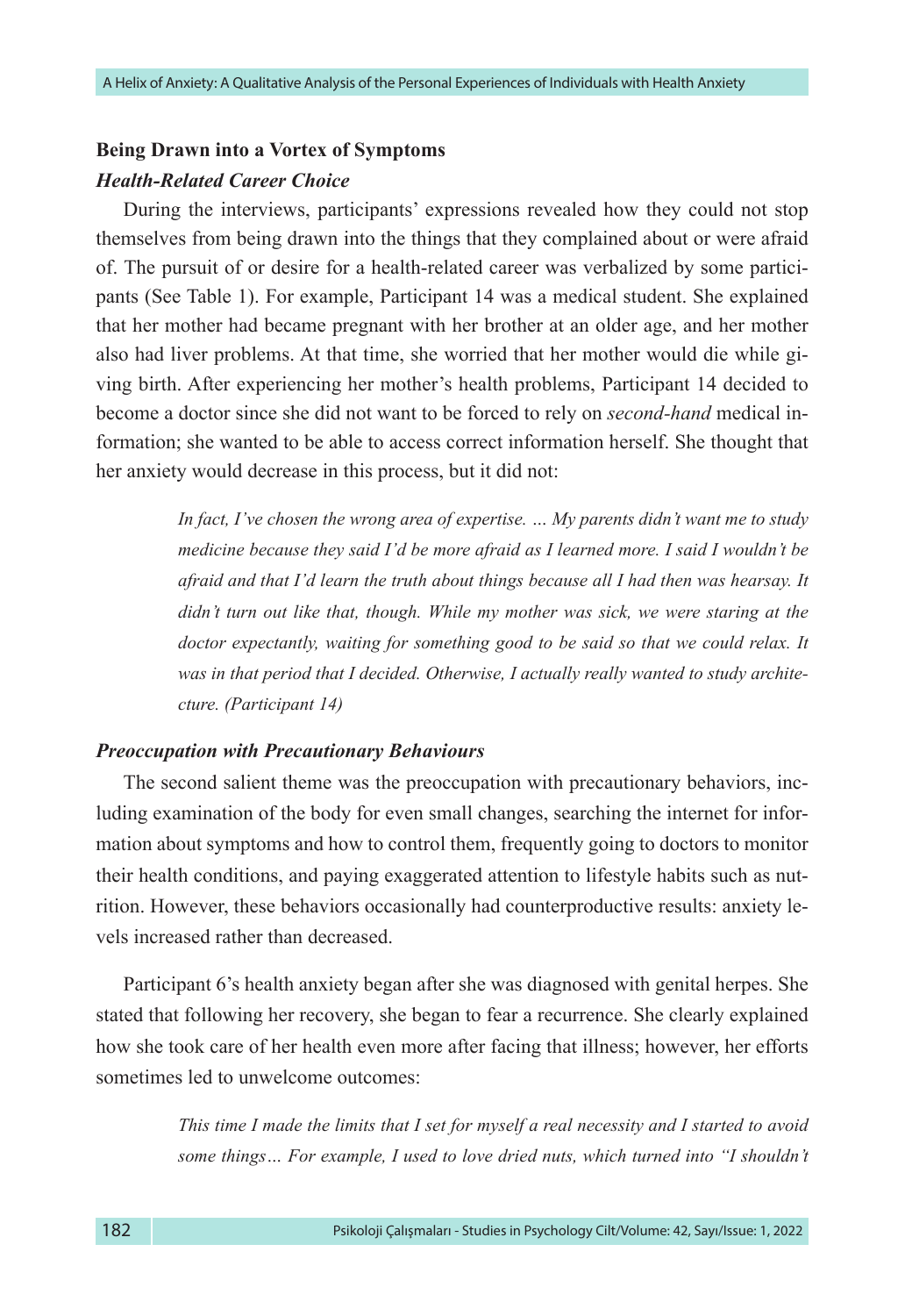*eat them." … when I ate this stuff, my anxiety started increasing so much because my brain was telling me, "You ate this sweet, you consumed sugar, and this will be very bad for you. (Participant 6)*

Participant 9 stated that she could not stop searching on the internet even though she knew that all symptoms carry a possibility of cancer according to information online:

> *It's always as if I'm going to have cancer, as if I have its symptoms. Whenever I have a problem, I research it first on the internet. They say not to look online, but I still can't resist, and searching there always leads to some kind of cancer. (Participant 9)*

Participant 13, on the other hand, used the internet not only to find out the reasons for her physical symptoms but also to learn about other people's experiences with cancer. She described the coexistence of fear and enjoyment in this behavior. She felt the need to observe cancer patients' death processes, and wondered how those patients would describe their pain:

> *The thing I enjoy doing most during the day is reading many different cancer blogs. I read the blogs of terminal patients who are about to die. And every night before I sleep, I definitely make sure I read these blogs, and I'm not reading them with any anxiety. I'm just continuously imagining and following their process of suffering, how they die, what they experience. (Participant 13)*

#### *A Priori Thinking*

Finally, some participants said that they were overthinking negative things, such as illness or death, that might happen in the future. Participant 2 described excessively *dreaming* about the things that would happen after her death:

> *I think I dream too much. I think imagining too much about something, I mean, [it's unnecessary], like I won't know what happens in life after I die, so of course, there's no need to feel upset. But that's still what I dream about, I dramatize the situation, saying, "I wonder how it's going to be," and that has a bad effect on me. (Participant 2)*

The participants' choices, behaviors, and thoughts seemed to be contradictory. When they were asked questions to understand how they interpreted these situations, they sometimes answered that they did not understand why they acted as they did. However,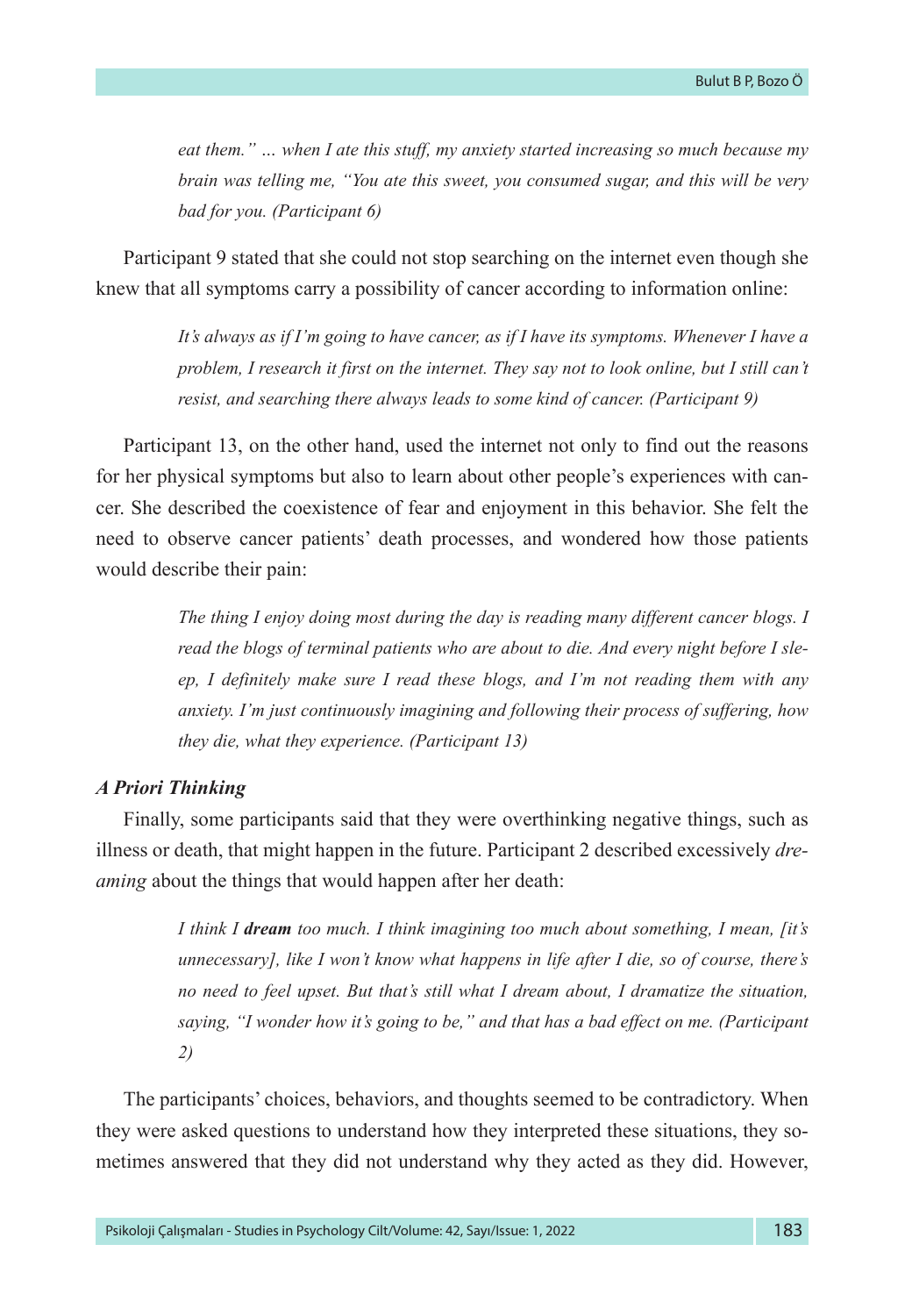according to their statements, the underlying reason was a desire to better grasp the things they felt anxious about by immersing themselves in those things more deeply.

#### **Endless Calls to Experts for Naming Experiences and Eliminating Uncertainty**

One purpose of this study was to understand how individuals with health anxiety interact with health care professionals and what they expect from them, since they frequently, and sometimes obsessively, visit them. Accordingly, participants were asked questions about their relationships with and expectations of health care professionals. As seen in their responses, the participants needed physicians to name their experiences to be able to make sense of them and eliminate doubts about their health conditions. However, this need for information and clarity was not independent of the care and attention desired from the physicians.

Participant 11 explained that a physician should be sympathetic and empathetic so that he or she could understand patients. She said she did not want a patient-doctor relationship that would force her to explain her illness in great detail.

> *I don't like those morose doctors. For example, when I go for ultrasound checkups, I don't like those doctors who just make that "hmm, hmm" face because I'm worried that they see something. These people should be sympathetic, empathetic [laughing]. They should understand; those are the doctors I like. (Participant 11)*

Participant 1's following statement supports the finding that the information was not the only thing participants expected from physicians; they also expected care and attention:

> *The doctor sitting in front of you should give you confidence. You know, like saying "we'll beat this together," "you'll use this medicine or follow these instructions," or "you can always call me". When you call, you need to be able to talk like friends. This is what people with hypochondria are seeking... Your name is P., right? Doctor P. [should say] "We'll beat this illness together.", or she should say "that's normal" when I call her. With this disorder, the moment [a doctor says] "normal," the headache goes away. (Participant 1)*

Hence, for these participants, being knowledgeable was not sufficient for being "a good physician." They also expected care and attention from their physicians. However, their expectations were either not met or were met only temporarily because of their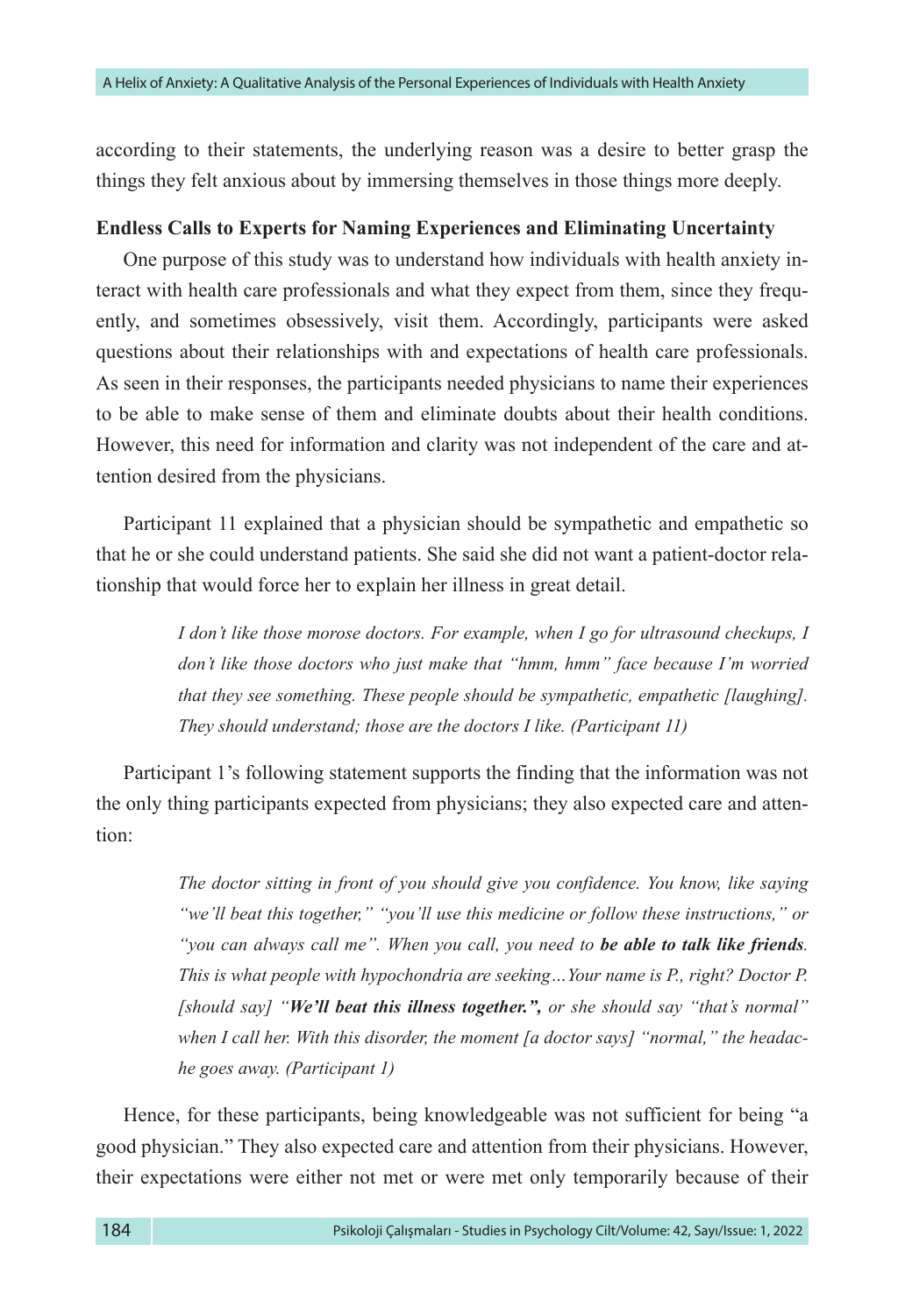ambiguous expectations or the uncertain nature of illness and mortality. Therefore, most of the participants complained that they were not understood or sufficiently cared for by physicians. For example, Participant 13 explained how she could not feel fully relaxed despite being taken to a physician whom she had wanted to see since she first thought that the health system had failed to detect her problem:

> *Do I have cancer? I went to the doctor a few times, I mean, to different doctors, and I was always thinking they've missed something. I have cancer but they can't find it. Then I would whine and cry, telling my family to take me to a better doctor; telling them they aren't taking me to the doctor I wanted. But even when I saw the doctor I wanted, I didn't relax much. (Participant 13)*

During the interviews, the styles of expression used by the participants in reflecting on their worries and health problems revealed another critical point. Some participants used expressions such as "rest assured that," "don't think I am exaggerating," "really," and "well, I mean, you know." or "believe me." Battologizing or repeating specific words was another communication style that seemed to accompany those expressions. Participant 10 repeated the word "increased" six times in a row while explaining how negatively she was affected by a traffic accident and her subsequent health problems:

> How should I say this? I mean, the stress I suffered over four years gradually *increased, increased, increased, increased, increased, increased. And while that [stress] increased, I started having some blood pressure problems. (Participant 10)*

# **Every Cloud Has a Silver Lining: Benefits of Being/Feeling Ill** *Receiving Attention and Care*

Almost all participants talked about the benefits of being or feeling ill despite the accompanying costs. While some gains were explicitly emphasized by the participants, others were deduced from their accounts. The first observed benefit was receiving attention or care from children, parents, partners, or physicians. Although Participant 3 did not clearly state any positive side of being ill and even emphasized how her husband ignored her, she noted that her children cared for her when she felt unwell:

> *For example, I feel sick, I have some kind of problem, so I go inside and lie down. [My husband] doesn't even come near me, do you see? He doesn't even come near me. My son is compassionate like me, so he comes ten times and he paces around asking,*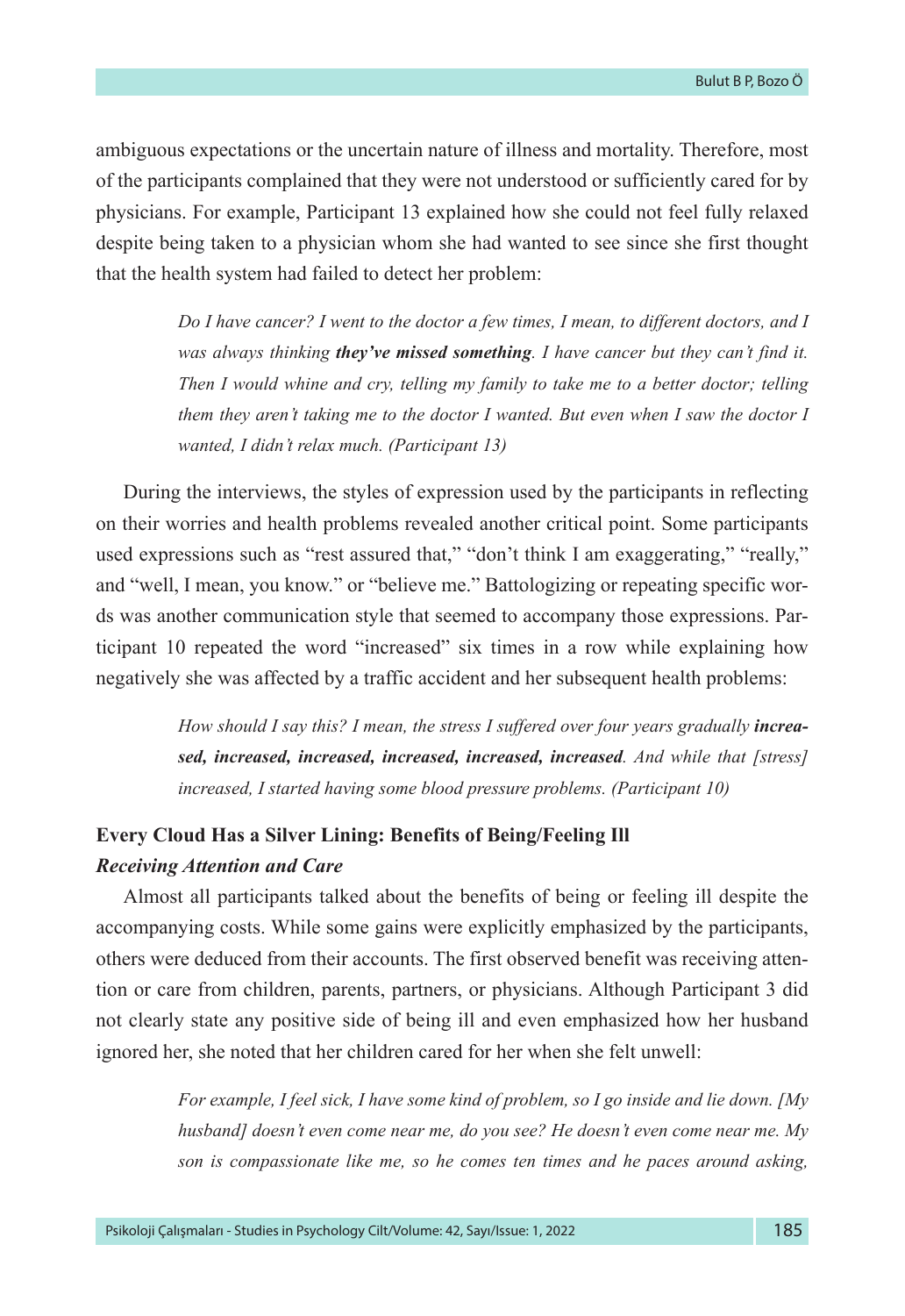*"Mommy, what do you need? Should I bring you this or that?" My daughter comes, "Should I do this or that?" (Participant 3)*

For Participant 8, the source of attention and care was her parents. When she was born, her father did not want her at home for a reason unknown to her. Therefore, she went to live with her grandparents. After a cyst occurred in her ovaries, she returned to the home where her parents and sister were living. In other words, a health problem contributed to her return to her nuclear family when she was 17 years old.

#### *Health Anxiety itself as a Coping Mechanism with Other Life Difficulties*

During the interviews, some participants stated that their health anxiety appeared whenever they had problems with their relationships or jobs. Interestingly, their health improved right after those problems disappeared. For example, when Participant 4 was about 17 years old, he went to a doctor due to his sleep problems; he slept too much and had trouble waking up. The blood test results revealed a significant abnormality indicating a problem with his immune system. The physicians initially suspected several different health problems, including AIDS, leukemia, lymphoma, and myelodysplastic syndrome, but after many examinations, those possibilities were excluded. They could not find a reason for the abnormalities, and they decided that Participant 4 should return for a check-up every six months. According to him, his blood values were affected by his emotional state:

> *It's very much related to my emotional state. For example, my girlfriend and I broke up a long time ago, and when we got back together three months ago, my blood values came out normal for the first time in two and a half years. (Participant 4)*

Statements such as these made the researcher think about the reasons for and functions of such an increase in health anxiety. In this regard, the following statement from Participant 7 highlights the fact that health anxiety could also be a mechanism for coping with other difficulties in life.

> *Whenever I'm upset or have a problem, this [health anxiety] shows up. I interpret it like this: I create another problem to survive the initial problem [laughing], to forget about the other problem. (Participant 7)*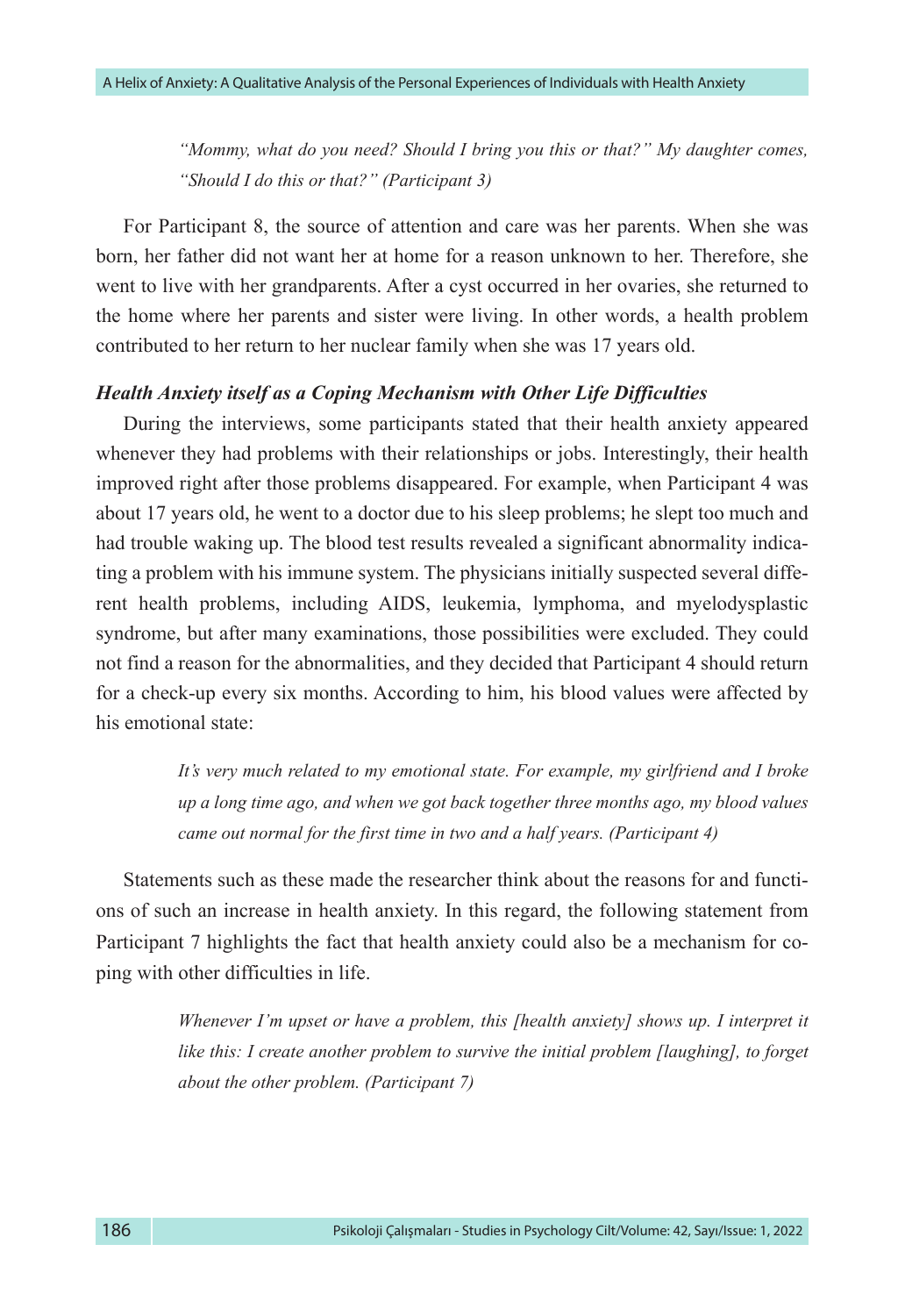# *Rearrangement of Priorities and Relief from Responsibilities: My Health above all else*

Another benefit of being or feeling ill that emerged was the rearrangement of duties and priorities and the decision to put health above everything else. Consequently, participants experienced increases in self-care, self-acceptance, and self-worth and decreases in feelings of guilt. Participant 13 noted that she turned into a careless person whenever she felt terrible and she evaluated such moments as "bad holidays." She explained that she did not feel obliged to do the things that she would normally have to do before her increased health concerns:

> *I realize it when I'm excessively doing things I don't want to do, or, in fact, it looks like I want to do them, but when I do too many things, they seem like a vacation to me. But a horrible vacation, not a nice one; I just really don't care about anything. I mean, they don't feel like my responsibilities… I may not go to class, not attend meetings, I might hurt someone's feelings, might not answer phone calls... I really become a very indifferent person. (Participant 13)*

Similarly, Participant 7 stated that she feels free from any guilt for not fulfilling her responsibilities because her diagnosis legitimizes her lack of effort:

> *I would say that I could have been more successful. I mean, I could have worked harder and studied in a better department. But later I said, "Okay, I'm dyslexic and I*  couldn't have done that even if I wanted to." I was relieved when I got the diagnosis. I *escaped my feelings of guilt when I got diagnosed with dyslexia. (Participant 7)*

In summary, in the context of this theme, participants stated that receiving attention and care, using health anxiety as a defense mechanism to cope with other problems, gaining the right to be exempt from responsibilities, and deciding to put health above all else were positive sides of being ill or feeling ill despite the negative aspects.

#### **Discussion**

In this study, almost all participants stated that they had at least one anxious parental figure at home. This information fits the attachment theory perspective, which suggests children form a set of representations of relationships based upon their experiences with parents (Bowlby, 1969). From a different perspective, identification with parents who spoke too much about physical complaints and illnesses, as Wahl (1963) explained, could be another explanation behind this pattern.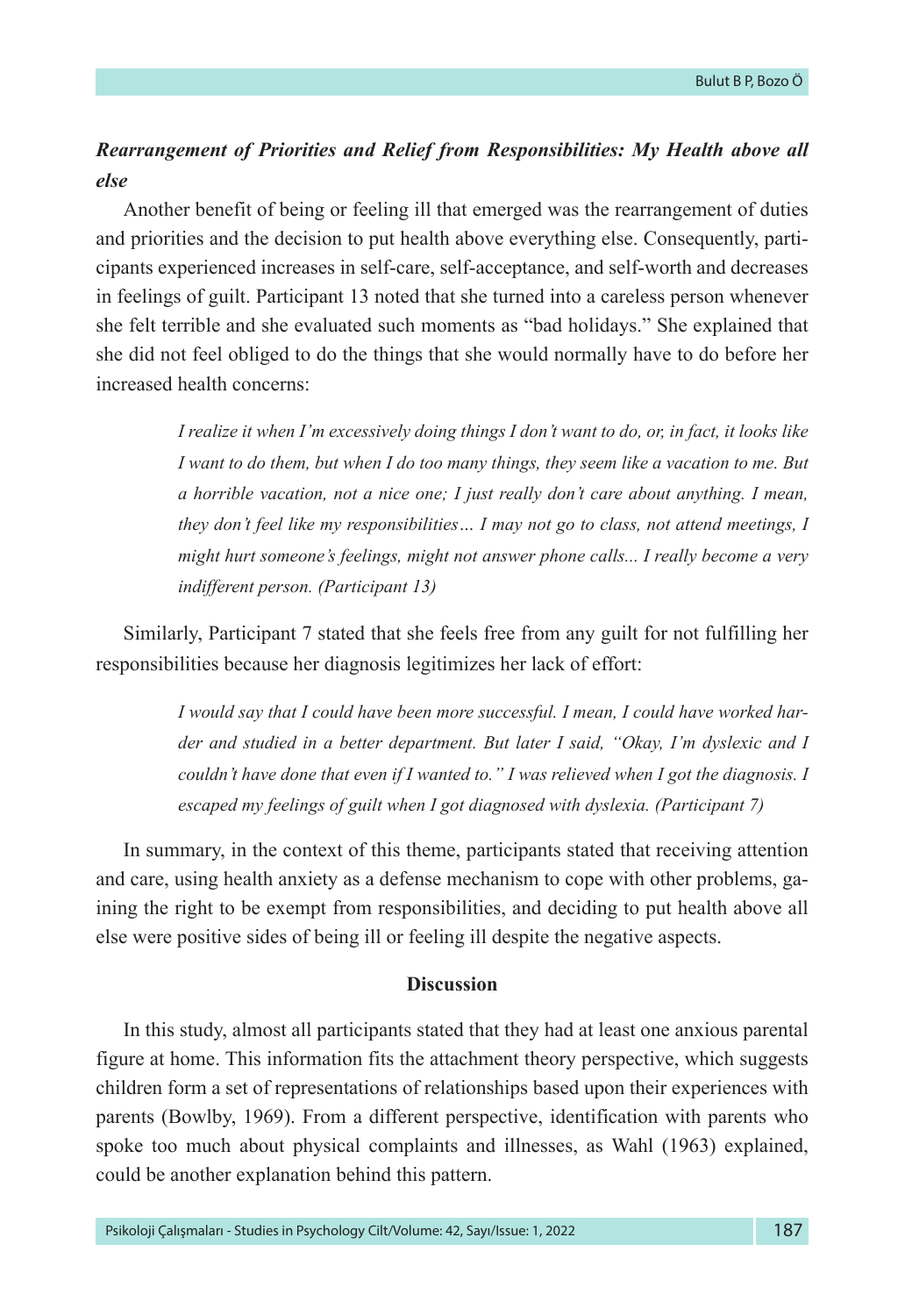Moreover, participants addressed unresolved loss issues at the center of their health concerns. Losing life was one of the aspects of the loss. A positive association between death anxiety and hypochondriasis was stated in the literature (Stegge et al., 2018). Fear of death was argued as an underlying fear under the development, course, and continuity of the hypochondria by several approaches such as the terror management perspective (Arndt et al., 2005; Strachan et al., 2007) or cognitive-behavioral approach (Furer & Walker, 2008). Some participants' health concerns were focused on the reproductive areas such as the breast, ovary, or genital area. Considering that people are also afraid of dying, their concentration on these body parts can be explained by the concept of "symbolic immortality". It is described by Lifton (1979 as cited in Florian & Mikulincer, 1998) as people having difficulty accepting the fact of death at the level of consciousness tend to suppress it. The knowledge that life is finite creates a need to develop a sense of continuity, a need for a sense of symbolic immortality. One way of achieving it is the biological mode. This mode describes the situation in which a person copes with his/her mortality by ensuring the continuity of his/her generation through reproduction (Lifton, 1979 as cited in Florian & Mikulincer, 1998). Therefore, the focus of participants' anxiety on the breast or genital areas may be related to the difficulty in coping with the idea of death, and at the same time, the idea that the biological mode providing symbolic immortality will be damaged.

The mentioned loss contains not only the loss of life and loss of health but also separation issues. Participants associated losing health with losing power, reputation, independence, life, and loved ones. Fears of illness, death, and separation seem to be intertwined. Studies in the literature showed that illness anxiety feeds death anxiety, and death anxiety increases illness anxiety ((i.e. James & Wells, 2002; Noyes, et al., 2002). Thus, their causality is not clear (Stegge et al., 2018). The participants' statements about fear of losing one's life, health, or the relationship might reflect not knowing how to manage loss, including death, illness, or separation. In other words, hypochondria and the accompanying fear of separation and death reflect the inability to handle the idea of loss. According to Freud, the fear of death stems from the feeling of failure to cope with the danger and the lack of any protective force; therefore, the bodily ego's integrity is under threat (Freud, 1957-1958 as cited in Wilton, 2003).

The participants' health-related career choice and their thoughts and behaviors shaped around their health anxiety indicate the central position of the health anxiety in their lives. Many approaches have emphasized that such preoccupation is a crucial feature of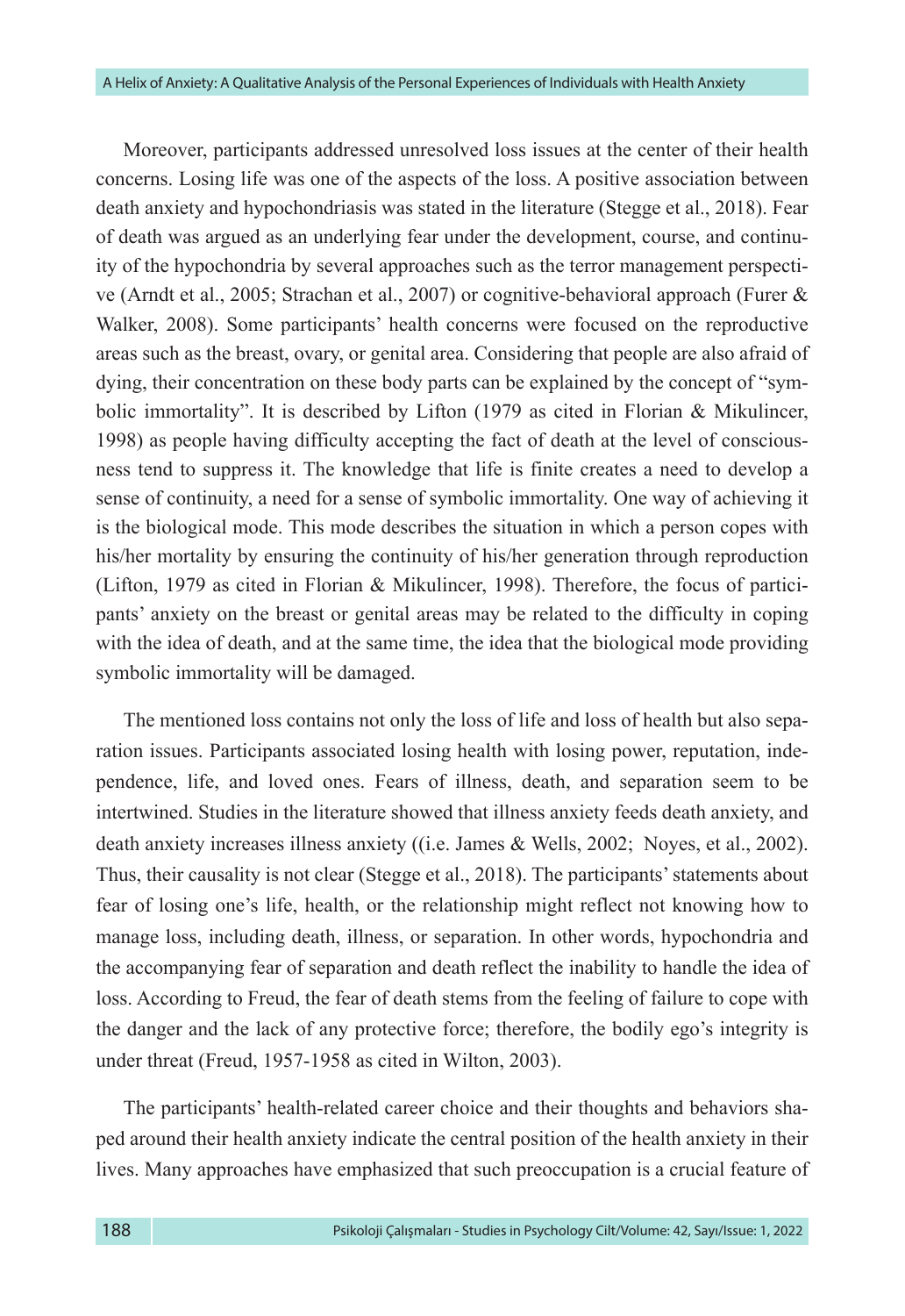hypochondria, so this feature has come to the forefront when describing it (e.g., Noyes et al., 2003; Starcevic, 1989; van den Heuvel et al., 2014; Warwick, 1989). The participants' statements showed that the most important reason for getting within the symptom more was an effort to gain control over it. Being knowledgeable about symptoms and treatment of illnesses, taking care of health to prevent illnesses, thinking about bad things that might happen in the future, and getting prepared for them in advance by doing so, and being close to hospitals were important parts of the control. Nevertheless, the participants stated that having more information about their symptoms and controlling their health status had a two-way effect: Anxiety-reducing and anxiety-enhancing. The anxiety-enhancing nature of searching symptoms on the internet was supported by many studies (Baumgartner & Hartmann, 2011; Doherty-Torstrick et al., 2016), but there were also studies showing that this search provides a sense of control in addition to the anxiety-enhancing feature (i.e., Singh et al., 2016) supporting the findings of the current study. One of the reasons people get even more into their symptoms might be their enjoyment from these anxiety symptoms. As clearly stated by Participant 13, it seems that there is a point where the person enjoys the health-related work or health-related routine, whether consciously being aware of it or not.

Wahl (1963) mentioned that individuals with health anxiety give the impression that they are getting pleasure from being sick because they are mostly reactive to medications. Psychological and physiological explanations intensify their anxiety. In the interviews conducted in the current study, participants emphasized their relationship with physicians while explaining how they react to the doctor's explanations and how they adhere to their treatments. If the treatment is given by a doctor whose knowledge was not trusted, they either said that the given treatments had no effect or even had side effects or did not comply with the treatment at all and looked for another doctor. However, if the diagnosis and treatment came from a trusted doctor, they feel relief for a while, but then somatic complaints seem to persist in other ways.

Although the duration of anxiety or relaxation varies, each participant of the current study spoke of a cycle. These participants seek information that will help them make sense of their bodies' experiences, mainly a diagnosis. At that point, it is possible to think of the diagnosis as "object a", which is a notion used by Lacan  $(1965-66)^T$ . Even

<sup>1</sup> This information is taken from the source indicated as "Gallager, C. (Ed.). (2002). The object of psychoanalysis: The seminar of Jacques Lacan: Book XIII. London: Karnac Books." in the bibliography.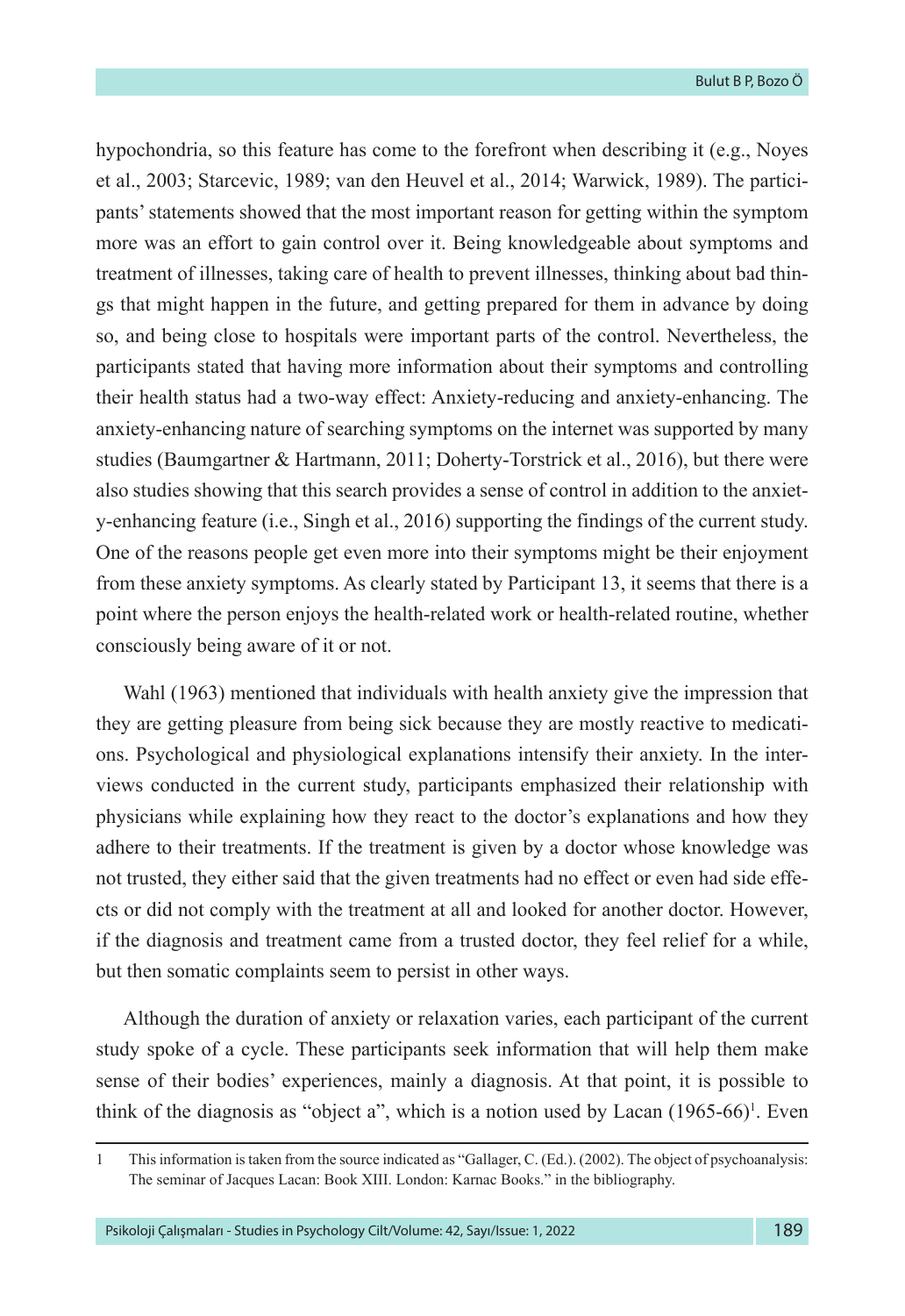though a person believes that when s/he reaches "object a", s/he will find what s/he is looking for and feel complete, by nature, it is something that continually escapes them (Lacan, 1963-64<sup>2</sup> ; Burgess, 2017). That is, individuals with hypochondriac symptoms look as if they are in search of an answer for their health problem, but when they receive a diagnosis, they do not feel relieved contrary to expectations; diagnosis is just like an "object a" which loses its meaning as soon as it is reached and leads the person to new searches. Therefore, therapists working with health anxious individuals are advised to help them understand the continuity of their *desire* to know "What is wrong with them?" after establishing a therapeutic alliance.

Experiencing enjoyment as a pain indicated the paradoxical situation wherein the subject gets unconscious satisfaction from his symptoms, which was explained as a primary gain by Freud (1959/1896). Anxiety increasing efforts that seem first to reduce anxiety may be related to people's unconscious pleasure from their symptoms. First of all, the source of pleasure was not to be sick itself, but the things it relates to. However, participants said they associate illnesses with being dependent on others' care and not becoming self-sufficient while expressing their concerns. On the other hand, they also explained how they receive care and support from the people around them due to their somatic complaints and anxiety. Hence, they may not be able to get back from complaining, and at the same time, maintaining the symptoms involuntarily, since their symptoms simultaneously contain both the fear and the wish to be dependent, or at least protection from loneliness as an unconscious motive. Participants were more concerned about chronic illnesses such as cancer, which will require acute care, and at the same time, they were constantly 'imagining' that they have such illnesses. That can be regarded as a sign that such illnesses are both feared and unwittingly desired. These illnesses can be a source of support and attention and a way of escaping from responsibilities. Moreover, most of the participants talked about having someone who takes them to the doctor. Because one of their biggest fears was to be dependent on someone for reasons such as losing functionality and being unable to work, it can be said that having a fear of being dependent and making themselves connected to others through anxiety or somatic symptoms co-occur.

<sup>2</sup> This information is taken from the source indicated as "Feldstein, B. Fink and M. Jaanus, (Eds.) (1995), Reading seminar XI: Lacan's four fundamental concepts of psychoanalysis: The Paris seminars in English. New York: SUNY Press."in the bibliography.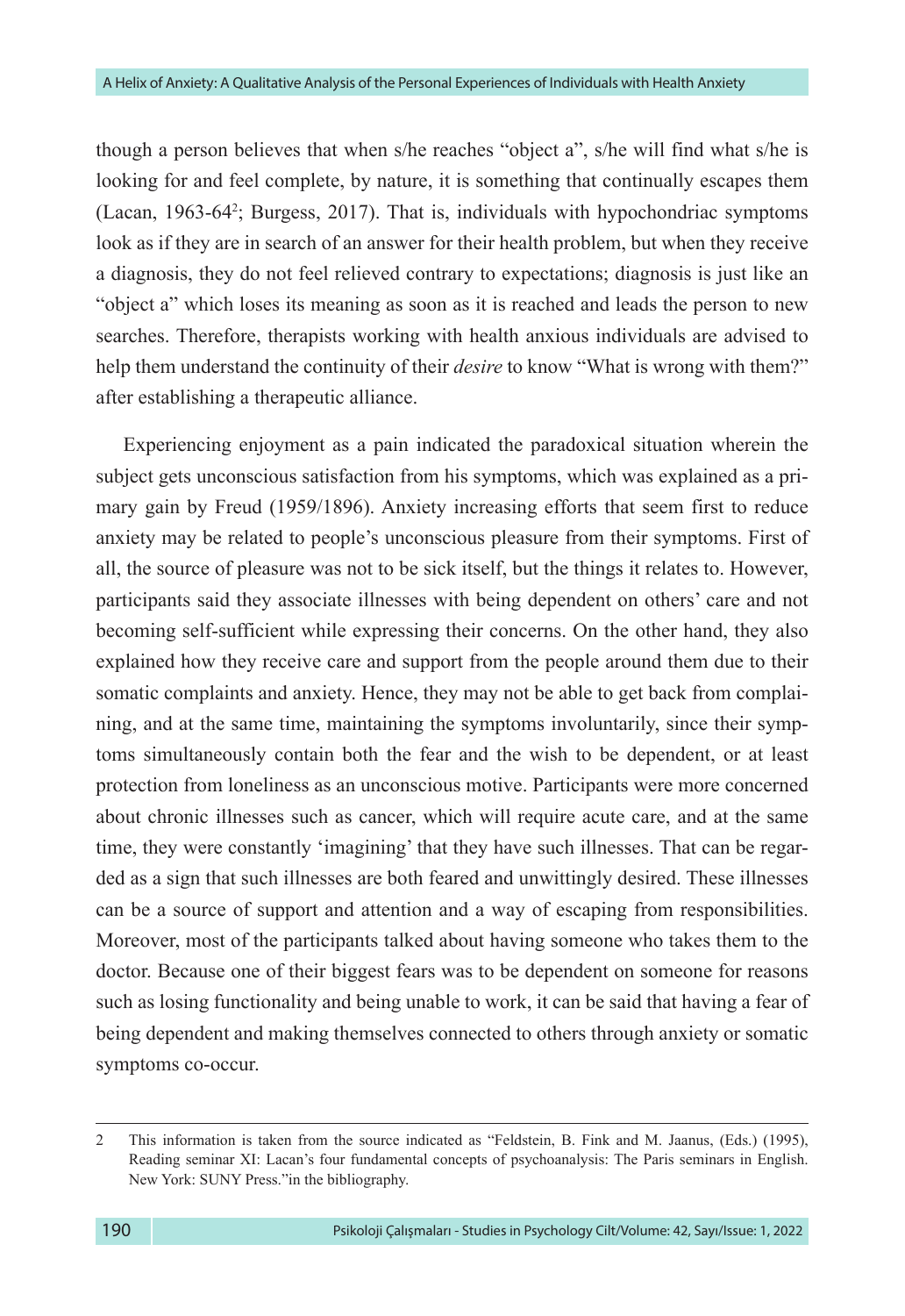Expressions of the participants such as 'rest assured that', 'do not suppose that I am exaggerating', 'really' emerged as important points in the interaction with the researcher. Those expressions were considered an effort to call the other person (in that case, the researcher) to their difficulties. The participants' communication style can be evaluated as a call to physical or mental health care professionals to get them involved.

Stuart and Noyes (1999) explained that since anxiously attached individuals did not get enough attention when they were sick as children, they may be trying to get attention by using somatization in adulthood. However, most participants explained how much their anxious parents fell on them when they became ill. Also, this finding differs from the findings of a qualitative research on hypochondria. Papis (2015) reported that participants of that study said their emotional needs were unmet by their parents, unlike most of the participants in the current study. For this reason, it is possible to think that one of the critical factors for the emergence and continuity of somatization is that somatic complaints bring attention and care. Moreover, although the finding obtained from the present study seems to differ from the literature, the possibility that these people cannot attract attention without health problems and can only attract attention when they are sick remains valid.

As stated in the article of Kirmayer and Young (1998), although some characteristics and prevalence vary from culture to culture, somatization is not unique to a single culture; on the contrary, it is the most common way of expressing emotional distress worldwide. Participants who stated that somatic symptoms increase when they are not feeling well psychologically confirm this information. According to Turkey's Mental Health Profile Report (Munir et al., 2006), psychogenic pain, defined as a physical pain associated with mental, emotional, and behavioral factors, was the most frequent psychiatric diagnosis. This finding showed that the expression of distress through the body is common in Turkey as well, which was consistent with the results of this study.

As a consequence of experiencing health problems, participants' statements also showed how their priorities changed, and health has surpassed everything. That is consistent with what Segall (1976) explained. According to him, once people thought they were ill and adopted the sick role, they had the right to be exempt from ordinary activities. Enhancement of self-care, self-acceptance, and self-worth were the consequences of putting health above everything. This is also consistent with the idea that self-centeredness is a shared feature by individuals with hypochondriac symptoms (Fenichel,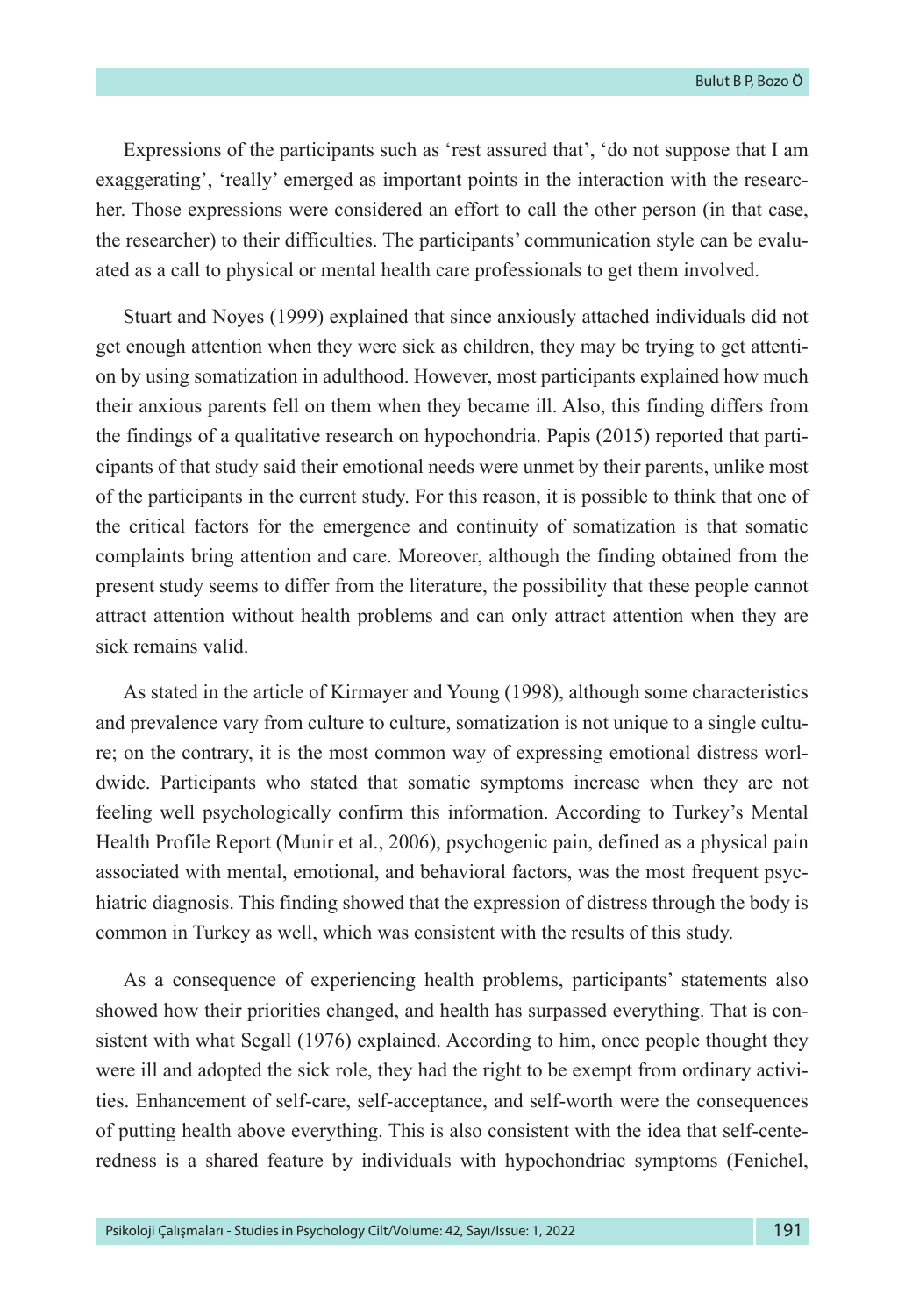2005). According to the literature, attributing distress to somatic reasons instead of emotional difficulties protects the individual from feeling a loss of control and the adverse effects of psychiatric diagnoses on self-esteem (Kirmayer & Young, 1998). That might explain the decrease in guilt feelings found in the present study. Thus, giving efforts for the individuals to understand that the source of their problems is psychological should consider the benefit-loss balance.

The study's findings would be important not only for mental health workers but also for every professional working with health-anxious individuals, such as physicians and surgeons, since they frequently encounter people with hypochondriac complaints. It would not be right to think that medical doctors are only related to those people's physical symptoms. The physical-psychological distinction made by the experts does not correspond with the reality of people with hypochondriac complaints. Even if there is no physiological basis for the illness, they thought they had, these individuals experienced it as if it had that basis. Therefore, it would not help these patients to tell them that they do not have a physiological problem or are physiologically well. Moreover, in the interviews, participants referred to the importance of the doctor's knowledge when explaining what they expect from physicians. However, participants emphasized not only the physicians' knowledge but also how much they understood, whether they were empathetic or put them off. Rather than the information itself, the relationship between the physician and the patient becomes more critical, showing the importance of transference. Many studies in the literature have demonstrated the importance of the alliance between patients and professionals (e.g., Weck et al., 2015; Xiong et al., 2007).

For qualitative studies, particularly those using interpretative phenomenological analysis, establishing rapport is essential (Pietkiewicz & Smith, 2014). For that purpose, in the beginning, the researcher introduced herself and explained the interview's aim explicitly, although the participants had brief information about these before coming to the interviews. Moreover, the researcher used strategies such as genuine listening, adopting an open and attentive body posture, and using open-ended questions to help participants elaborate their stories. As an indicator of established rapport, participants had no difficulty talking about their illnesses or their anxiety about becoming ill. Even when they were asked to introduce themselves, they often started to talk about those issues directly. This situation has been evaluated as people with health anxiety establish a relationship with others by talking about their illnesses, and their transfers develop rapidly in that sense. That supports the idea that imagined, feared, or exaggerated illnesses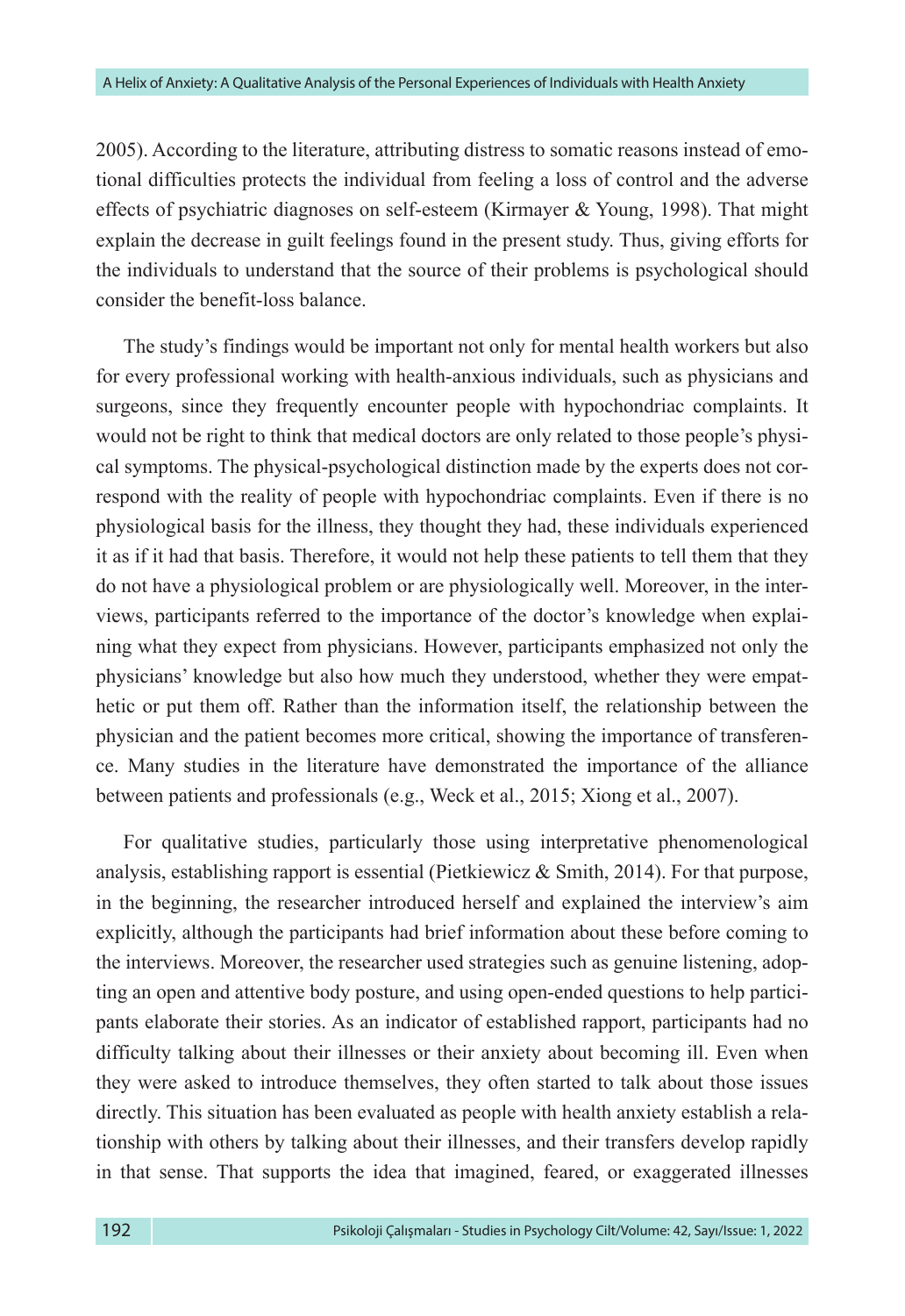could provide a set of signifiers around which the individual is organized and can contact others (Butler-Rees, 2011). The participants were comfortable talking about the research topic, which partially eliminated the disadvantages of interviewing with them only once. Nevertheless, at least a second interview could be conducted to see the impact of the first interview on the participants, elaborate on some issues, if necessary, and observe what participants would like to talk about more after the first interview, mainly focused on illnesses.

Another limitation of the study could be the limited number of male participants compared to female participants. Nevertheless, the ratio represented the prevalence rates in the community. According to Turkey's Mental Health Profile Report, the rate of patients diagnosed with hypochondriasis was 0.8% for women and 0.3% for men (Erol et al., 1998).

As a result, therapists working with patients with hypochondria should help the patient understand the continuity of their desire to know if something is in themselves and what it is after establishing a therapeutic alliance with the patient. In fact, for both groups, hypochondria has been a subject that has been ignored for a while. The reason may be the disappointment experienced by the professionals due to the fact that the information they provide to the patients does not satisfy them.

**Peer-review:** Externally peer-reviewed.

**Conflict of Interest:** The authors have no conflict of interest to declare.

**Grant Support:** The authors declared that this study has received no financial support.

**Etik Komite Onayı:** Orta Doğu Teknik Üniversitesi İnsan Denekleri Etik Kurulundan 6 Eylül 2017 tarihinde protokol numarası 2017-SOS-0146 olan etik onay alınmıştır.

**Hakem Değerlendirmesi:** Dış bağımsız.

**Finansal Destek:** Yazarlar bu çalışma için finansal destek almadığını beyan etmiştir.

#### **References/Kaynakça**

American Psychiatric Association (2013). *Diagnostic and statistical manual of mental disorders* (5th ed.). Washington, DC: American Psychiatric Association.

**Ethics Committee Approval:** Ethical approval was obtained from the Human Subjects Ethics Committee of Middle East Technical University on 6 September 2017, protocol number 2017-SOS-0146.

**Author Contributions:** Conception/Design of Study- B.P.B., Ö.B.; Data Acquisition- B.P.B.; Data Analysis/ Interpretation- B.P.B., Ö.B.; Drafting Manuscript- B.P.B., Ö.B.; Critical Revision of Manuscript- B.P.B., Ö.B.; Final Approval and Accountability- B.P.B., Ö.B.

**Yazar Katkıları**: Çalışma Konsepti/Tasarım- B.P.B., Ö.B.; Veri Toplama- B.P.B.; Veri Analizi/Yorumlama- B.P.B., Ö.B.; Yazı Taslağı- B.P.B., Ö.B.; İçeriğin Eleştirel İncelemesi- B.P.B., Ö.B.; Son Onay ve Sorumluluk- B.P.B., Ö.B. **Çıkar Çatışması:** Yazarlar çıkar çatışması bildirmemiştir.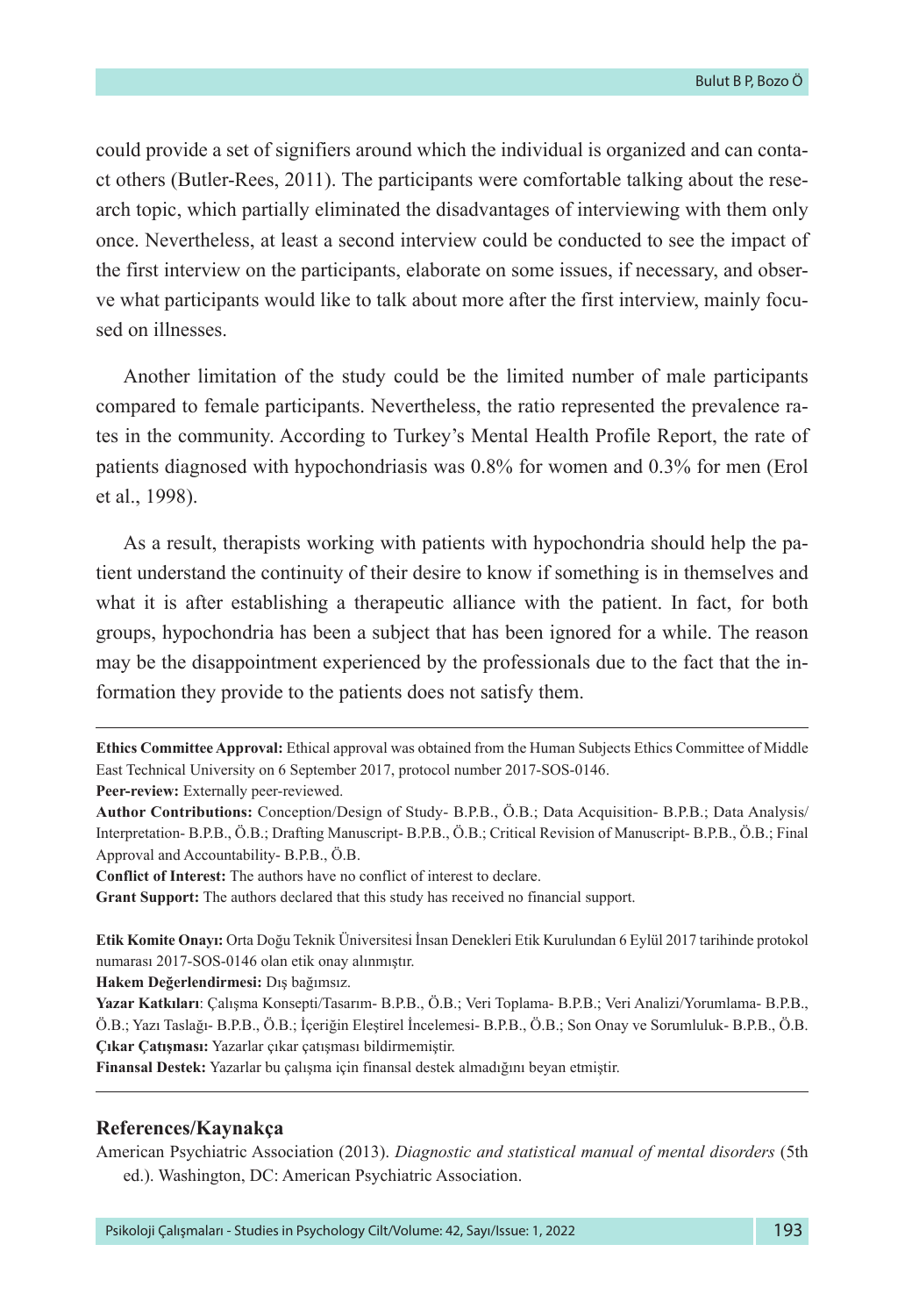- Arndt, J., Routledge, C., Cox, C. R., & Goldenberg, J. L. (2005). The worm at the core: A terror management perspective on the roots of psychological dysfunction. *Applied and Preventive Psychology*, *11*(3), 191–213. doi[:10.1016/j.appsy.2005.07.002](https://doi.org/10.1016/j.appsy.2005.07.002)
- Aydemir, O., Kırpınar, I., Satı, T., Uykur, B., & Cengisiz, C. (2013). Reliability and validity of the Turkish version of the Health Anxiety Inventory [Sağlık Anksiyetesi Ölçeği'nin Türkçe için güvenilirlik ve geçerlilik çalışması],. *Archives of Neuropsychiatry, 50*(4), 325–332. doi:10.4274/ npa.y6383
- Barrett, L. (2011). *Beyond the brain: How body and environment shape animal and human minds.* Princeton University Press.
- Barsky, A. J., & Klerman, G. L. (1983). Overview: Hypochondriasis, bodily complaints, and somatic styles. *The American Journal of Psychiatry*, *140*(3), 273–283.
- Baumgartner, S. E., & Hartmann, T. (2011). The role of health anxiety in online health information search. *Cyberpsychology, Behavior, and Social Networking*, *14*(10), 613–618. doi:10.1089/ cyber.2010.0425
- Beckett, J. J. (2009). *Health anxiety and hypochondriasis: The patient's perspective* (Master's thesis). Massey University, Albany, New Zealand. Retrieved from [https://mro.massey.ac.nz/](https://mro.massey.ac.nz/handle/10179/12724) [handle/10179/12724](https://mro.massey.ac.nz/handle/10179/12724)
- Berrios, G. E. (2001). Hypochondriasis: History of the concept. In V. Starcevic & D. R. Lipsitt (Eds.), *Hypochondriasis: Modern perspectives on an ancient malady* (pp. 3–20). Oxford University Press.
- Bishop, G. D. (1994). *Health psychology: Integrating mind and body.* Allyn & Bacon.
- Bowlby, J. (1969). *Attachment and loss: Vol. 1: Attachment.* London: Hogarth Press.
- Brakoulias, V. (2014). DSM-5 bids farewell to hypochondriasis and welcomes somatic symptom disorder and illness anxiety disorder. *Australian and New Zealand Journal of Psychiatry*, *48*(7), 688–688. doi:10.1177/0004867414525844
- Breuer, J., & Freud, S. (1893–1895). Studies on hysteria. In J. Strachey (Ed. and Trans.), *The standard edition of the complete psychological works of Sigmund Freud* (Vol. 2, pp. 1–305). London: Hogarth Press.
- Brown, F. (1936). The bodily complaint: A study of hypochondriasis. *Journal of Mental Science*, *82*(339), 295–359.
- Burgess, J. P. (2017). For want of not: Lacan's conception of anxiety. In E. Eklundh, A. Zevnik, & E-P. Guittet (Eds.), *Politics of anxiety* (pp. 17–36). London: Rowman & Littlefield Ltd.
- Burgoyne, B. (2004). Editorial Spring 04. *The Journal of the Centre for Freudian Analysis and Research*, *14*, 4–8.
- Butler-Rees, E. (2011). *Body dysmorphic disorder: A psychoanalytic perspective*. Higher Diploma Final Year Project, Dublin Business School.
- Canellopoulos, L. (2010). The bodily event, jouissance and the (post) modern subject. *Recherches en Psychanalyse, 10*(2), 321a–328a. doi:10.3917/rep.010.0141
- Chan, Z. C., Fung, Y. L., & Chien, W. T. (2013). Bracketing in phenomenology: Only undertaken in the data collection and analysis process. *The Qualitative Report*, *18*(30), 1–9.
- Chapman L. (1999). Psychosomatic disorders: A psychoanalytic category. Retrieved from http://www. therapeia.org.uk/documents/Psychosomatics.pdf
- Christogiorgos, S., Tzikas, D., Widdershoven-Zervaki, M. A., Dimitropoulou, P., Athanassiadou, E., & Giannakopoulos, G. (2013). Hypochondriacal anxieties in adolescence. *Open Psychology Journal*, *6*, 6–9.
- Comay, R. (n.d.) Hypochondria and its discontents, or, the geriatric sublime. *Crisis & Critique, 3*(2),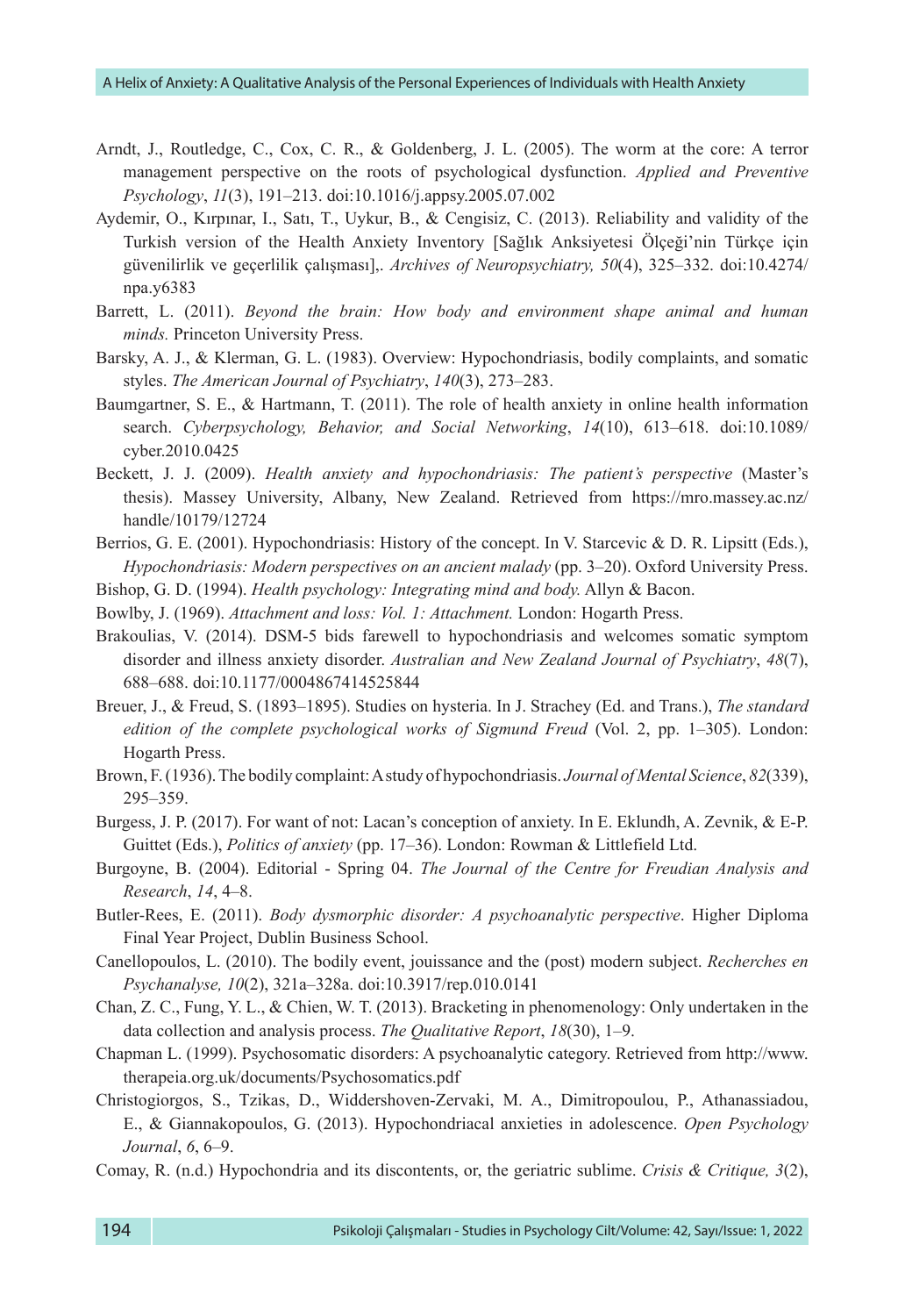41–58. Retrieved from <http://crisiscritique.org/special09/comay.pdf>

- Craig, T., Drake, H., Mills, K. and Boardman, A.P. (1994) The South London Somatisation Study II: Influence of stressful life events, and secondary gain. *British Journal of Psychiatry*, *165*(2), 248–258. [doi:10.1192/bjp.165.2.248](http://dx.doi.org/10.1192/bjp.165.2.248)
- Cronin, C., & Lowes, J. (2016). Brief encounters with qualitative methods in health research: Phenomenology and interpretative phenomenological analysis. *The Cumbria Partnership Journal of Research, Practice and Learning, 5*(1), 8–12.
- Doherty-Torstrick, E. R., Walton, K. E., & Fallon, B. A. (2016). Cyberchondria: Parsing health anxiety from online behavior. *Psychosomatics*, *57*(4), 390–400. doi:10.1016/j.psym.2016.02.002
- Erol, N., Kılıç, C., Ulusoy, M., Keçeci, M., & Simşek, Z. (1998). *Türkiye ruh sağlığı profili raporu [Mental health profile report of Turkey]*. Ankara, Türkiye Cumhuriyeti Sağlık Bakanlığı Temel Sağlık Hizmetler Genel Müdürlüğü.
- Feldstein, R. Fink, B. and Jaanus, M. (Eds.). (1995). *Reading seminar XI: Lacan's four fundamental concepts of psychoanalysis: The Paris seminars in English.* New York: SUNY Press.
- Fenichel, O. (2005). *The psychoanalytic theory of neurosis*. Routledge, London. Retrieved from Taylor & Francis e-Library. https://doi.org/10.4324/9780203754436
- Florian, V., & Mikulincer, M. (1998). Symbolic immortality and the management of the terror of death: The moderating role of attachment style. *Journal of Personality and Social Psychology*, *74*(3), 725–734.
- Freud, S. (1914). On narcissism: An introduction. In J. Strachey and A. Freud (Trans. & Eds.). The standard edition of the complete psychological works of Sigmund Freud, Volume XIV (1914- 1916), pp. 67–102. London: Hogarth Press.
- Freud, S. (1953). A Case of hysteria: Three essays on the theory of sexuality and other works (1905). In J. Strachey, A. Strachey and A. Tyson (Eds.), *The standard edition of the complete psychological works of Sigmund Freud*, Volume VII (1901-1905), pp. 123–246). London: Hogarth Press.
- Freud, S. (1959/1896). Further remarks on the defense neuro-psychoses. In E. Jones (Ed.) & J. Riviere (Trans.) *Collected papers* (Vol. 1), pp. 155–182. New York: Basic Books. (Original work published in 1896).
- Furer, P., & Walker, J. R. (2008). Death anxiety: A cognitive-behavioral approach. *Journal of Cognitive Psychotherapy*, *22*(2), 167–182. doi:10.1891/0889-8391.22.2.167
- Gallager, C. (Ed.). (2002). *The object of psychoanalysis: The seminar of Jacques Lacan: Book XIII.*  London: Karnac Books.
- Gessert, A. (2004). The body in hypochondria some thoughts. *The Journal of the Centre for Freudian Analysis and Research, Spring, 14*, 11–17.
- Ghanizadeh, A., & Firoozabadi, A. (2012). A review of somatoform disorders in DSM-IV and somatic symptom disorders in proposed DSM-V. *Psychiatria Danubina*, *24*(4), 353–358.
- Grinnell, G. (2010). *The age of hypochondria: Interpreting romantic health and illness*. Basingstoke: Palgrave Macmillan.
- Hazan, C., & Shaver, P. (1987). Romantic love conceptualized as an attachment process. *Journal of Personality and Social Psychology*, *52*(3), 511–524.
- Hedman, E., Andersson, G., Andersson, E., Ljotsson, B., Ruck, C., Asmundson, G.J., & Lindefors, N. (2011). Internet-based cognitive-behavioural therapy for severe health anxiety: Randomised controlled trial. *British Journal of Psychiatry, 198*, 230–236. doi:10.1192/bjp. bp.110.086843
- Holloway, I. (2005). *Qualitative research in health care.* McGraw-Hill Education (UK).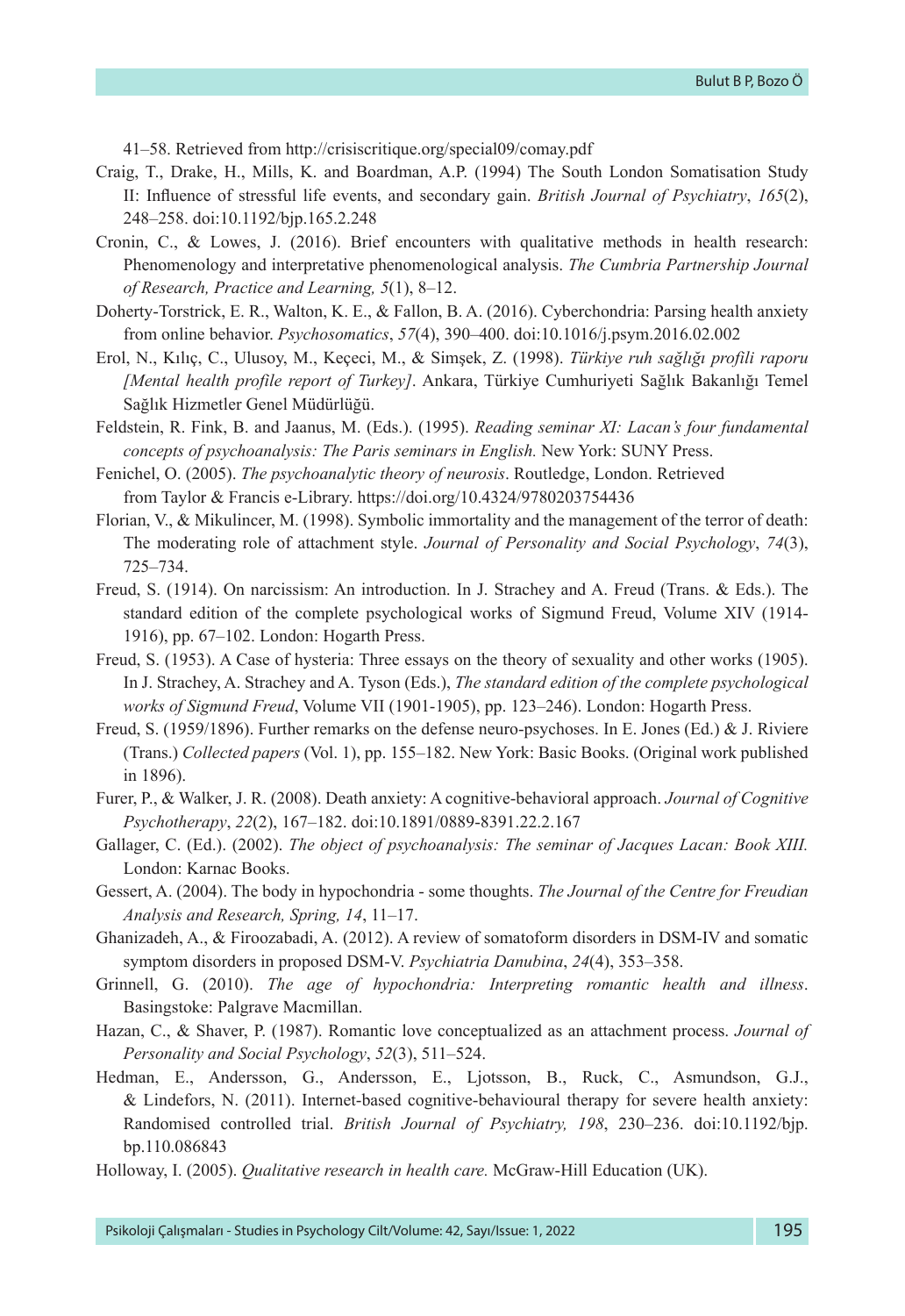- Hunter, J. J., & Maunder, R. G. (2001). Using attachment theory to understand illness behavior. *General Hospital Psychiatry*, *23*(4), 177–182. doi[:10.1016/S0163-8343\(01\)00141-4](https://doi.org/10.1016/S0163-8343(01)00141-4)
- James, A., & Wells, A. (2002). Death beliefs, superstitious beliefs and health anxiety. *British Journal of Clinical Psychology, 41*(1), 43–53. doi:10.1348/014466502163787
- Jones, S. M., Andersen, M. R., & Litwin, P. (2020). Avoidance and reassurance seeking in response to health anxiety are differentially related to use of healthcare. *Journal of Public Health.* doi:10.1007/ s10389-020-01299-8
- Kirmayer, L. J., & Young, A. (1998). Culture and somatization: Clinical, epidemiological, and ethnographic perspectives. *Psychosomatic Medicine*, *60*(4), 420–430.
- Klein, M. (1935). A contribution to the psychogenesis of manic-depressive states. *International Journal of Psycho-Analysis*, *16*, 145–174.
- Koch, T. (1995). Interpretive approaches in nursing research: The influence of Husserl and Heidegger. *Journal of Advanced Nursing, 21(5), 827*–*836.* doi:10.1046/j.1365-2648.1995.21050827.x
- Lipsitt, D. R. (2014). Psychodynamic models and therapeutic approaches to hypochondriasis. In V. Starcevic & R. Noyes (Eds.), *Hypochondriasis and health anxiety: A guide for clinicians* (pp. 222– 240). Oxford University Press.
- Lipsitt, D. R. (2015). Hypochondriasis and somatization disorder: New perspectives. In H. Leigh & J. Streltzer (Eds.), *Handbook of consultation-liasion psychiatry* (2nd ed., pp. 317–334). New York: Springer.
- Munir, K., Ergene, T., Dag, I., Erol, N., & Aker, T. (2006). *The Republic of Turkey National Mental Health Policy.* Ankara: Ministry Health Turkey.
- Noyes, R., Stuart, S. P., Langbehn, D. R., Happel, R. L., Longley, S. L., Muller, B. A., & Yagla, S. J. (2003). Test of an interpersonal model of hypochondriasis. *Psychosomatic Medicine*, *65*(2), 292– 300.
- Noyes, R., Stuart, S., Longley, S. L., Langbehn, D. R., & Happel, R. L. (2002). Hypochondriasis and fear of death. *The Journal of Nervous and Mental Disease, 190*(8), 503–509. doi:10.1097/01. NMD.0000026619.27653.B4
- Okita, M., Kobori, O., Okita, K., Hasegawa, T., Shiraishi, T., & Iyo, M. (2016). The motivations and characteristics of seeking reassurance in health anxiety: A qualitative study of Japanese samples. *Chiba Medical Journal, 92*(1), 1–9.
- Papis, K. G. (2015). *Emotional intelligence and sociotropy-autonomy in young women with DSM-IV-TR hypochondriasis: A mixed-method study* (Doctoral dissertation). University of Wolverhampton, United Kingdom. Retrieved from [https://wlv.openrepository.com](https://wlv.openrepository.com/)
- Pope, C., & Mays, N. (1995). Qualitative research: Reaching the parts other methods cannot reach: An introduction to qualitative methods in health and health services research. *British Medical Journal*, *311*(6996), 42–45.
- Richards, A. D. (1981). Self theory, conflict theory, and the problem of hypochondriasis. *The Psychoanalytic Study of the Child*, *36*(1), 319–337.
- Rosenfeld, H. A. (1958). Some observations on the psychopathology of hypochondriacal states. *International Journal of Psycho-Analysis*, *39*, 121–124.
- Salkovskis, P. M., Rimes, K. A., Warwick, H. M. C., & Clark, D. M. (2002). The Health Anxiety Inventory: Development and validation of scales for the measurement of health anxiety and hypochondriasis. *Psychological Medicine*, *32*(05), 843–853. doi:10.1017/S0033291702005822
- Sata, M. J., & Munday, C. C. (2017). Primary and secondary gain. In V. Zeigler-Hill & T. K. Shackelford (Eds.), *Encyclopedia of personality and individual differences* (pp. 1–4). Springer International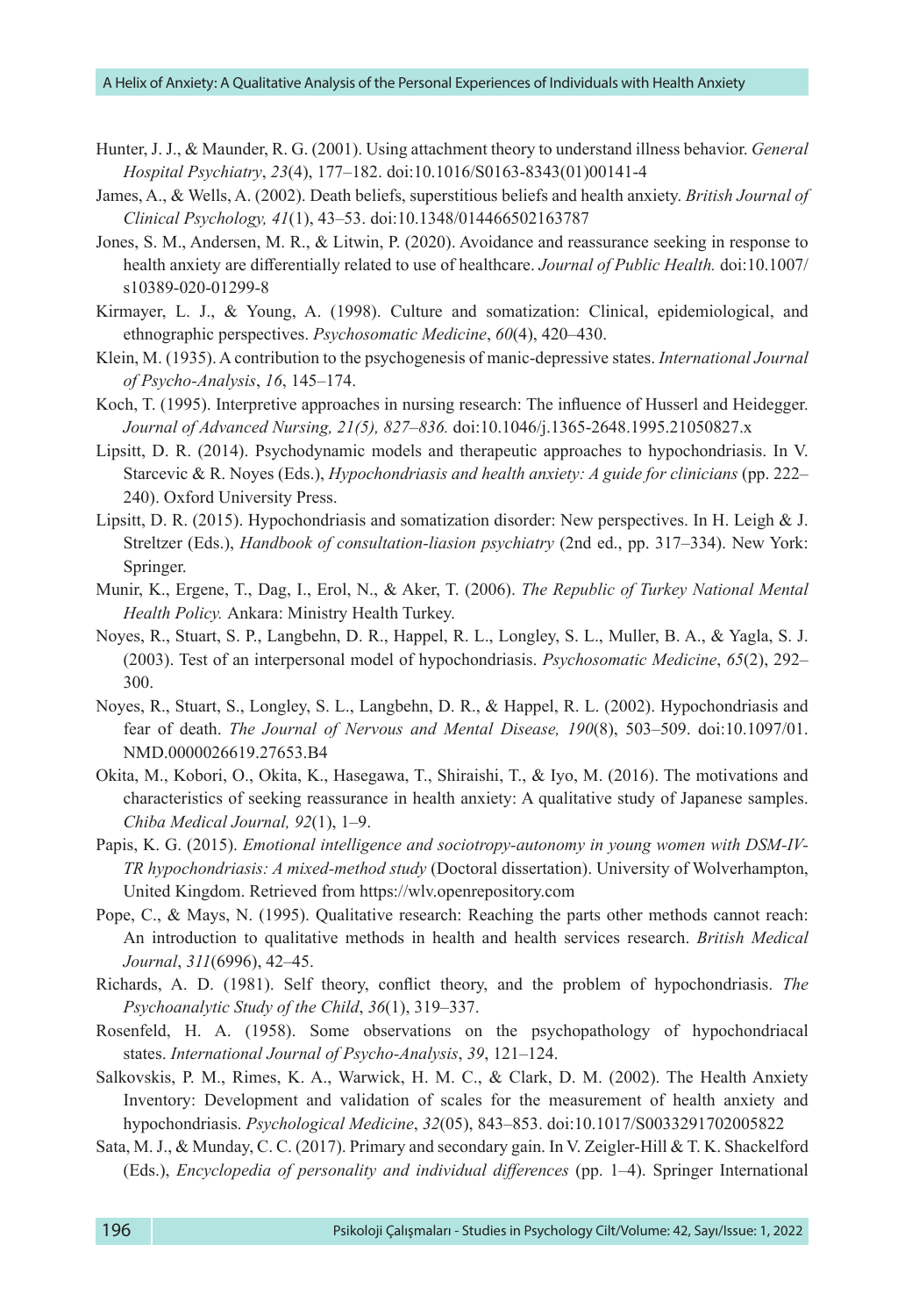Publishing.

- Scarella, T. M., Laferton, J. A., Ahern, D. K., Fallon, B. A., & Barsky, A. (2016). The relationship of hypochondriasis to anxiety, depressive, and somatoform disorders. *Psychosomatics*, *57*(2), 200– 207. doi:[10.1016/j.psym.2015.10.006](https://doi.org/10.1016/j.psym.2015.10.006)
- Segall, A. (1976). The sick role concept: Understanding illness behavior. *Journal of Health and Social Behavior*, *17*(2), 162–169.
- [Singh, K.,](https://cyberpsychology.eu/about/editorialTeamBioFullProfile/1244) [Fox, J. R.,](https://cyberpsychology.eu/about/editorialTeamBioFullProfile/1245) & [Brown, R. J.](https://cyberpsychology.eu/about/editorialTeamBioFullProfile/1246) (2016). Health anxiety and internet use: A thematic analysis. *Cyberpsychology: Journal of Psychosocial Research on Cyberspace, 10*(2), 98– 120. [doi:10.5817/CP2016-2-4](http://dx.doi.org/10.5817/CP2016-2-4)
- Smith, J. A. (2011). Evaluating the contribution of interpretative phenomenological analysis. *Health Psychology Review, 5*(1), 9–27. doi:10.1080/17437199.2010.510659
- Smith, J. A., & Eatough, V. (2007). Interpretative phenomenological analysis. In E. Lyons A. Coyle (Eds.), *Analysing qualitative data in psychology* (pp. 35–50). Los Angeles, London, New Delhi, Singapore: Sage Publications.
- Smith, J. A., Flowers, P., & Larkin, M. (2009). *Interpretative phenomenological analysis: Theory, method and research*. London: SAGE.
- Smith, J. A., Harre, R., & Van Langenhove, L. (1995). Idiography and the Case-Study. In J. A. Smith, R. Harre & L. Van Langenhove (Eds), *Rethinking psychology* (pp. 59–69). London: Sage.
- Smith, J. A., & Osborn, M. (2003). Interpretative phenomenological analysis. In J. A. Smith (Ed.), *Qualitative Psychology: A practical guide to research methods* (pp. 51–80). London: Sage.
- Starcevic, V. (1989). Contrasting patterns in the relationship between hypochondriasis and narcissism. *British Journal of Medical Psychology, 62*(4), 311–323.
- Starcevic, V., & Lipsitt, D. R. (2001). Introduction. *Hypochondriasis: Modern perspectives on an ancient malady* (pp. 11–14). Oxford University Press.
- Starcevic, V., & Noyes, N. (2014). Introduction and key issues. *Hypochondriasis and health anxiety: A guide for clinicians* (pp. 1–7)*.* Oxford: Oxford University Press.
- Stegge, B. M., Tak, L. M., Rosmalen, J. G., & Voshaar, R. C. O. (2018). Death anxiety and its association with hypochondriasis and medically unexplained symptoms: A systematic review. *Journal of Psychosomatic Research*, *115*, 58–65. doi:10.1016/j.jpsychores.2018.10.002
- Strachan, E., Schimel, J., Arndt, J., Williams, T., Solomon, S., Pyszczynski, T., & Greenberg, J. (2007). Terror mismanagement: Evidence that mortality salience exacerbates phobic and compulsive behaviors. *Personality and Social Psychology Bulletin*, *33*(8), 1137–1151. doi:[10.1177/0146167207303018](https://doi.org/10.1177%2F0146167207303018)
- Stuart, S., & Noyes, R. (1999). Attachment and interpersonal communication in somatization. *Psychosomatics*, *40*, 34–43.
- Sulkowski, M. L., Mariaskin, A, & Storch, E. A. (2011). Obsessive-compulsive spectrum disorder symptoms in college students. *Journal of American College Health, 59*(5), 342–348.
- Taylor, R. B. (2016). *White coat tales: Medicine's heroes, heritage, and misadventures*. New York, NY: Springer-Verlag.
- te Poel, F., Baumgartner, S. E., Hartmann, T., & Tanis, M. (2016). The curious case of cyberchondria: A longitudinal study on the reciprocal relationship between health anxiety and online health information seeking. *Journal of Anxiety Disorders, 43*, 32–40. doi:10.1016/j.janxdis.2016.07.009
- Tyrer, P., Wang, D., Crawford, M., Dupont, S., Cooper, S., Nourmand, S., Lazarevic, V., Philip, A., & Tyrer, H. (2020). Sustained benefit of cognitive behaviour therapy for health anxiety in medical patients (CHAMP) over 8 years: A randomised-controlled trial. *Psychological Medicine*, 1–9.